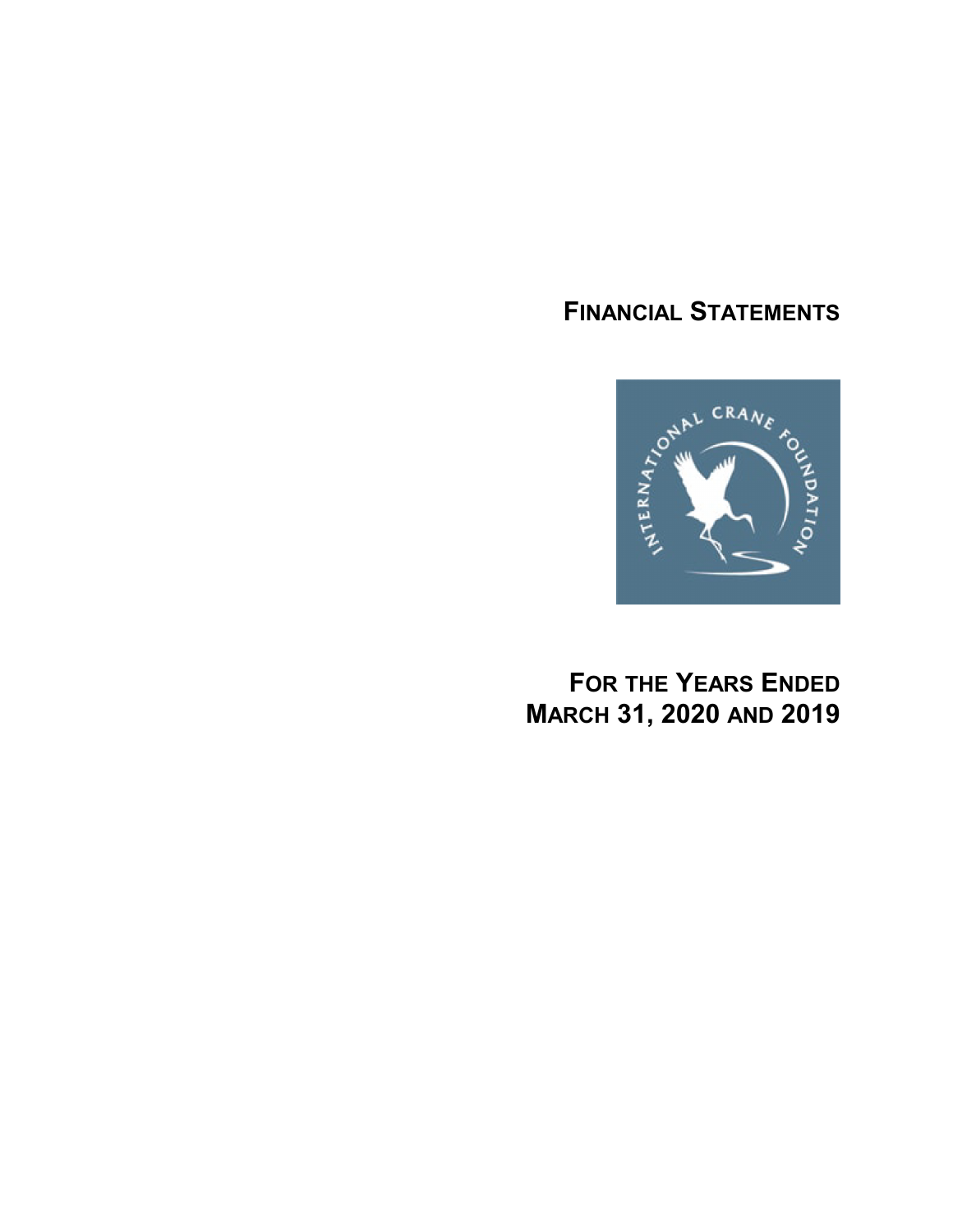# **CONTENTS**

|                                                                                                    | PAGE NO.  |
|----------------------------------------------------------------------------------------------------|-----------|
| <b>INDEPENDENT AUDITOR'S REPORT</b>                                                                | 2         |
| Statements of Financial Position, as of March 31, 2020 and 2019                                    | $3 - 4$   |
| Statements of Activities and Changes in Net Assets, for the Years<br>Ended March 31, 2020 and 2019 | $5 - 6$   |
| Statement of Functional Expenses, for the Year Ended March 31, 2020                                | 7         |
| Statement of Functional Expenses, for the Year Ended March 31, 2019                                | 8         |
| Statements of Cash Flows, for the Years Ended March 31, 2020 and<br>2019                           | $9 - 10$  |
| NOTES TO FINANCIAL STATEMENTS                                                                      | $11 - 27$ |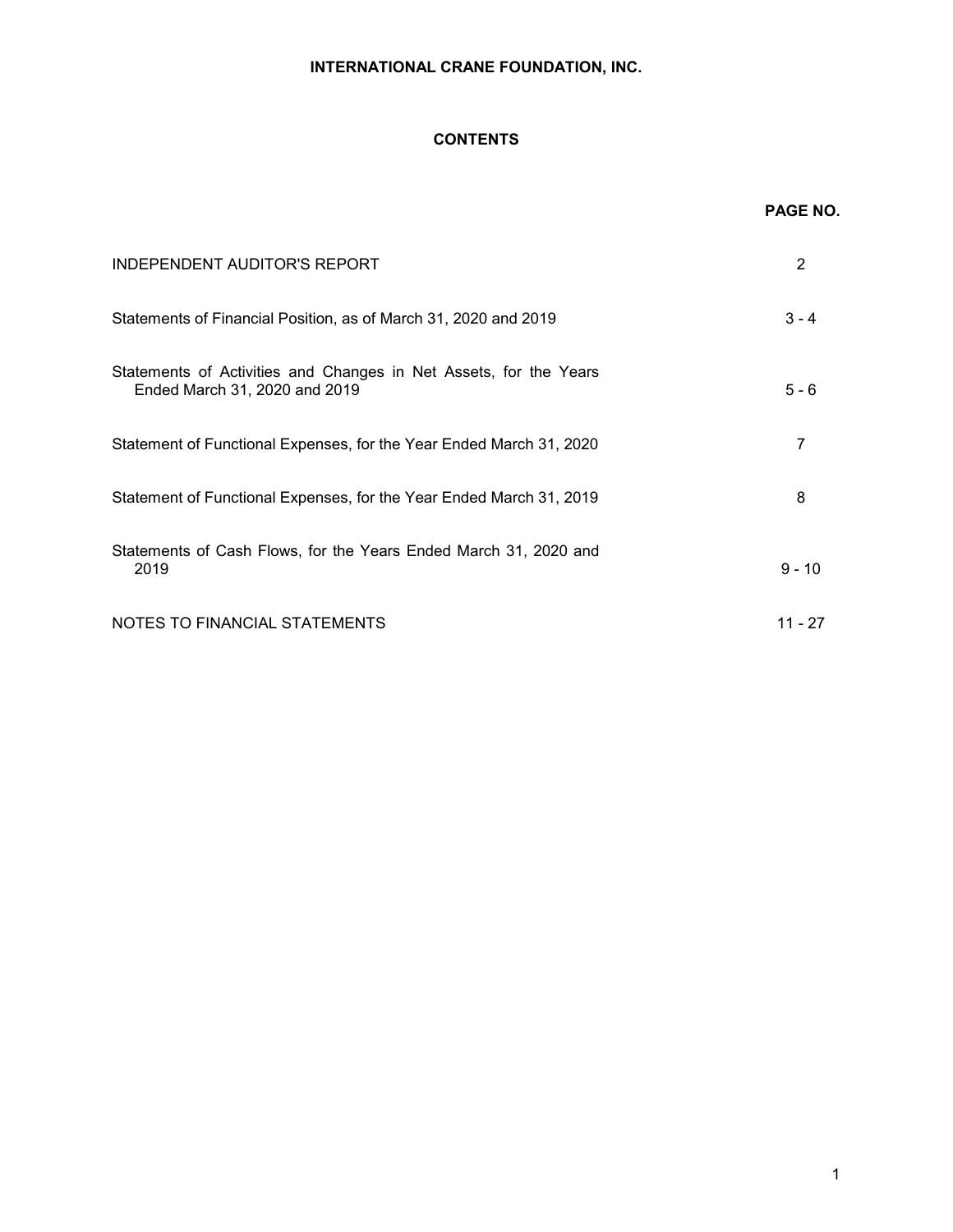

## **INDEPENDENT AUDITOR'S REPORT**

To the Board of Directors International Crane Foundation, Inc. Baraboo, Wisconsin

We have audited the accompanying financial statements of the International Crane Foundation, Inc. (the Foundation), which comprise the statements of financial position as of March 31, 2020 and 2019, and the related statements of activities and changes in net assets, functional expenses and cash flows for the years then ended, and the related notes to the financial statements.

#### **Management's Responsibility for the Financial Statements**

Management is responsible for the preparation and fair presentation of these financial statements in accordance with accounting principles generally accepted in the United States of America; this includes the design, implementation and maintenance of internal control relevant to the preparation and fair presentation of financial statements that are free from material misstatement, whether due to fraud or error.

## **Auditor's Responsibility**

Our responsibility is to express an opinion on these financial statements based on our audits. We conducted our audits in accordance with auditing standards generally accepted in the United States of America. Those standards require that we plan and perform the audits to obtain reasonable assurance about whether the financial statements are free from material misstatement.

An audit involves performing procedures to obtain audit evidence about the amounts and disclosures in the financial statements. The procedures selected depend on the auditor's judgment, including the assessment of the risks of material misstatement of the financial statements, whether due to fraud or error. In making those risk assessments, the auditor considers internal control relevant to the entity's preparation and fair presentation of the financial statements in order to design audit procedures that are appropriate in the circumstances, but not for the purpose of expressing an opinion on the effectiveness of the entity's internal control. Accordingly, we express no such opinion. An audit also includes evaluating the appropriateness of accounting policies used and the reasonableness of significant accounting estimates made by management, as well as evaluating the overall presentation of the financial statements.

We believe that the audit evidence we have obtained is sufficient and appropriate to provide a basis for our audit opinion.

#### **Opinion**

In our opinion, the financial statements referred to above present fairly, in all material respects, the financial position of the Foundation as of March 31, 2020 and 2019, and the changes in its net assets, functional expenses and its cash flows for the years then ended in accordance with accounting principles generally accepted in the United States of America.

Gelman Koreaberg & Freedman

September 18, 2020

**4550 MONTGOMERY AVENUE · SUITE 800 NORTH · BETHESDA, MARYLAND 20814 (301) 951-9090 · WWW.GRFCPA.COM \_\_\_\_\_\_\_\_\_\_\_\_\_\_\_\_\_\_\_\_\_\_\_\_\_\_\_\_\_\_\_\_\_\_\_\_\_\_\_\_\_\_\_\_\_\_\_\_\_\_**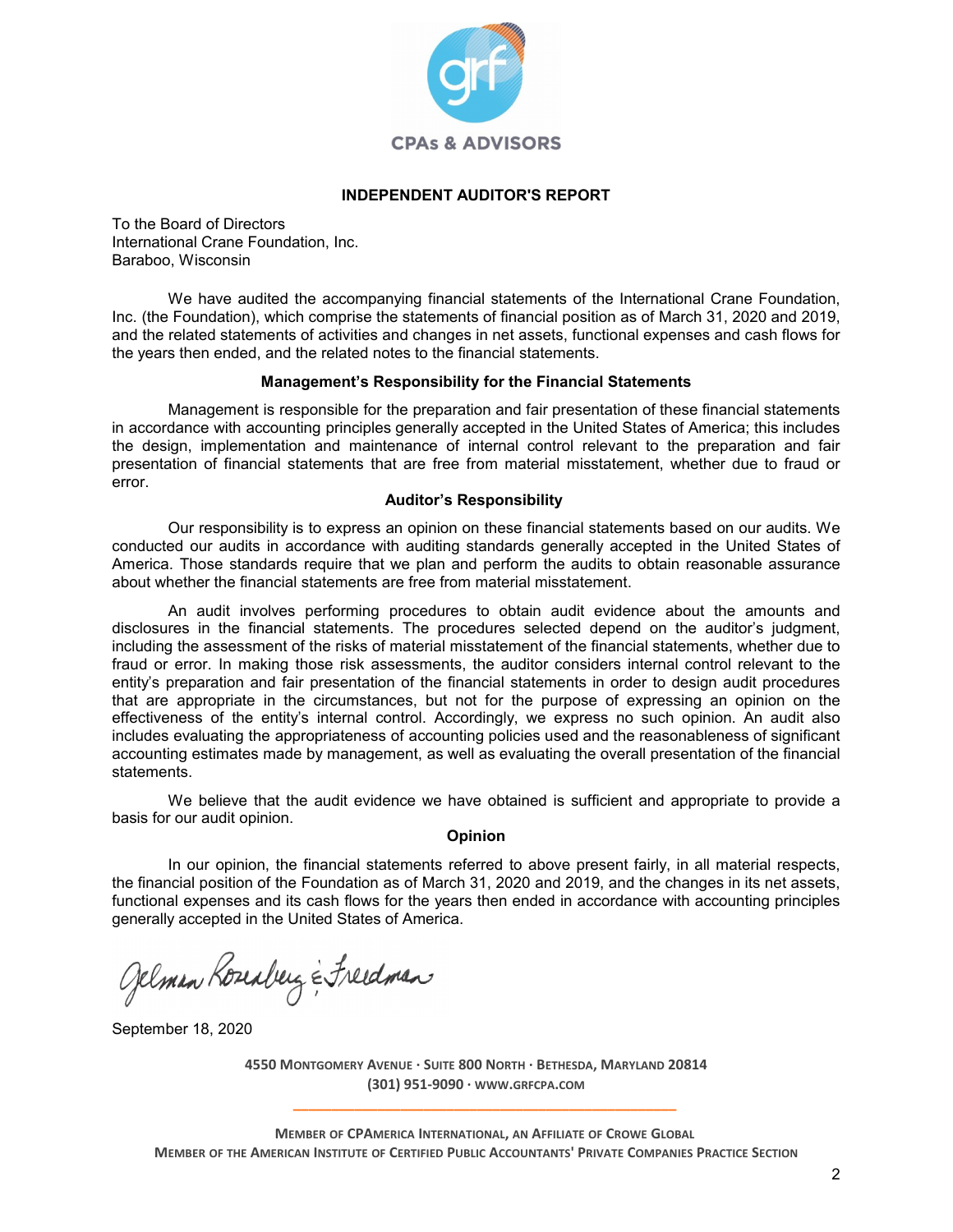## **STATEMENTS OF FINANCIAL POSITION AS OF MARCH 31, 2020 AND 2019**

# **ASSETS**

|                                                                 | 2020              | 2019             |
|-----------------------------------------------------------------|-------------------|------------------|
| <b>CURRENT ASSETS</b>                                           |                   |                  |
| Cash and cash equivalents                                       | \$<br>4,564,814   | \$<br>4,378,920  |
| Unconditional promises to give                                  | 2,292,407         | 2,431,827        |
| Bequest receivable                                              | 7,100,000         |                  |
| Advances and other receivables                                  | 36,370            | 43,450           |
| Inventory                                                       | 58,488            | 49,472           |
| Prepaid expenses                                                | 96,448            | 148,959          |
| <b>Total current assets</b>                                     | <u>14,148,527</u> | 7,052,628        |
| <b>PROPERTY AND EQUIPMENT</b>                                   |                   |                  |
| Land                                                            | 2,021,758         | 301,675          |
| Site improvements                                               | 2,290,848         | 642,449          |
| <b>Buildings</b>                                                | 13,952,160        | 9,728,295        |
| Equipment                                                       | 596,057           | 357,003          |
| Furniture                                                       | 966,404           | 1,023,625        |
| Vehicles                                                        | 200,599           | 253,102          |
|                                                                 | 20,027,826        | 12,306,149       |
| Less: Accumulated depreciation and amortization                 | (6, 285, 551)     | (7,737,624)      |
| Net property and equipment                                      | 13,742,275        | 4,568,525        |
| <b>NONCURRENT ASSETS</b>                                        |                   |                  |
| Unconditional promises to give, net of current portion          | 813,804           | 2,225,184        |
| Investments - Beneficial interest in charitable remainder trust | 780,797           | 816,152          |
| Investments restricted to endowments                            | 3,928,386         | 3,807,656        |
| Investments - other                                             | 18,228,588        | 19,647,099       |
| Investments restricted for capital improvements                 | 1,001,221         | 2,232,703        |
| Cash restricted for capital improvements                        | 366,815           | 1,539,995        |
| Construction in progress                                        |                   | 3,552,288        |
| Other receivables                                               | 3,447             | 36,657           |
| Total noncurrent assets                                         | 25,123,058        | 33,857,734       |
| <b>TOTAL ASSETS</b>                                             | \$<br>53,013,860  | \$<br>45,478,887 |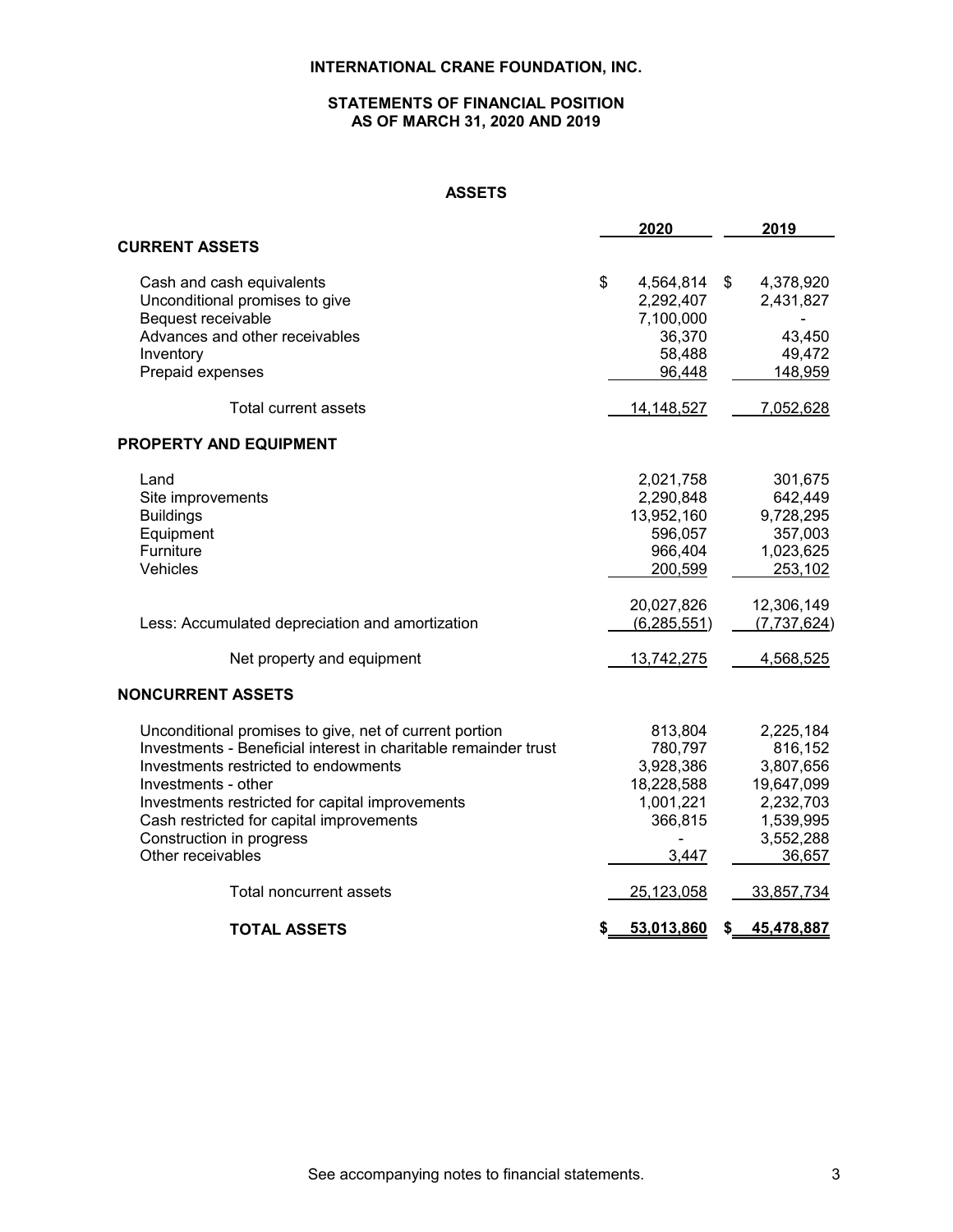# **LIABILITIES AND NET ASSETS**

|                                             | 2020            | 2019       |
|---------------------------------------------|-----------------|------------|
| <b>CURRENT LIABILITIES</b>                  |                 |            |
| Loan payable to related party               | \$<br>1,965,000 | \$         |
| Accounts payable and accrued liabilities    | 313,035         | 475,085    |
| Accrued salaries and related benefits       | 320,367         | 343,219    |
| Construction retainage payable              | 271,234         | 223,954    |
| Deferred revenue and refundable advances    | 60,227          | 140,752    |
| <b>Total liabilities</b>                    | 2,929,863       | 1,183,010  |
| <b>NET ASSETS</b>                           |                 |            |
| Without donor restrictions:                 |                 |            |
| Undesignated                                | 7,248,948       | 205,182    |
| Invested in property and equipment          | 13,742,275      | 4,568,525  |
| Board designated for liquidity fund         | 2,618,881       | 2,683,814  |
| Board designated for endowment              | 14,302,674      | 15,047,268 |
| Total net assets without donor restrictions | 37,912,778      | 22,504,789 |
| With donor restrictions:                    |                 |            |
| Perpetual in nature                         | 3,929,480       | 3,819,480  |
| Purpose restricted                          | 7,269,522       | 13,339,970 |
| Time restricted                             | 972,217         | 1,079,350  |
| Invested in construction in progress        |                 | 3,552,288  |
| Total net assets with donor restrictions    | 12, 171, 219    | 21,791,088 |
| Total net assets                            | 50,083,997      | 44,295,877 |

| TOTAL LIABILITIES AND NET ASSETS |  | 53,013,860 |  | 45.478.887 |
|----------------------------------|--|------------|--|------------|
|----------------------------------|--|------------|--|------------|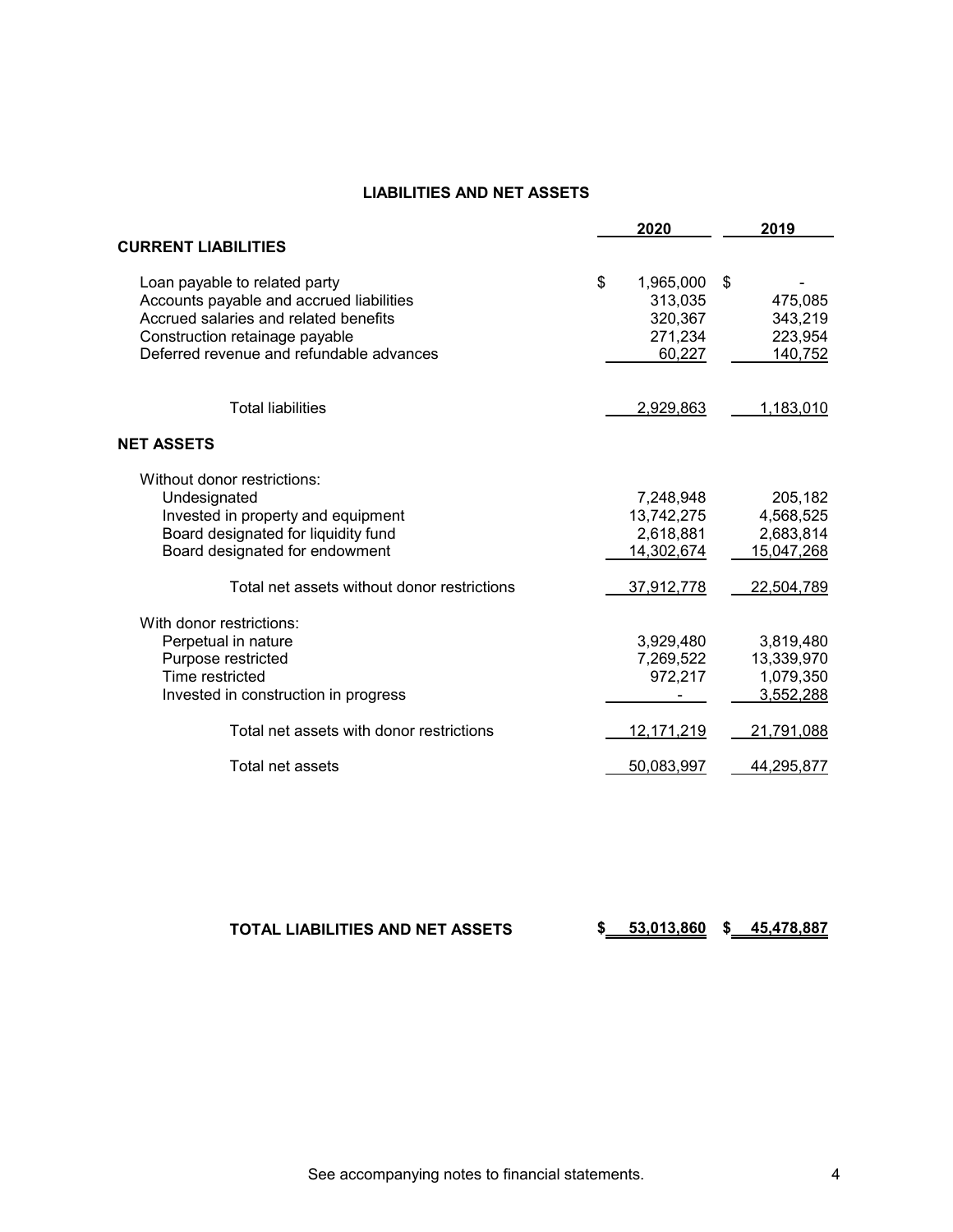# **STATEMENTS OF ACTIVITIES AND CHANGES IN NET ASSETS FOR THE YEARS ENDED MARCH 31, 2020 AND 2019**

|                                             | 2020                |                     |                |  |  |  |
|---------------------------------------------|---------------------|---------------------|----------------|--|--|--|
|                                             | <b>Without</b>      |                     |                |  |  |  |
|                                             | <b>Donor</b>        | <b>With Donor</b>   |                |  |  |  |
|                                             | <b>Restrictions</b> | <b>Restrictions</b> | <b>Total</b>   |  |  |  |
| <b>SUPPORT AND REVENUE</b>                  |                     |                     |                |  |  |  |
| Contributions and grants                    | 10,262,126<br>\$.   | \$<br>3,966,163     | \$14,228,289   |  |  |  |
| Memberships                                 | 442,308             |                     | 442,308        |  |  |  |
| Donated materials and services              |                     | 59,289              | 59,289         |  |  |  |
| Net investment loss                         | (983, 767)          | (352, 393)          | (1,336,160)    |  |  |  |
| Sales and tour income, net                  | 67,246              | 12,920              | 80,166         |  |  |  |
| Other                                       | 94,884              | 58,217              | 153,101        |  |  |  |
| Net assets released from donor restrictions | 13,364,065          | (13,364,065)        | $\blacksquare$ |  |  |  |
| Total support and revenue                   | 23,246,862          | (9,619,869)         | 13,626,993     |  |  |  |
| <b>EXPENSES</b>                             |                     |                     |                |  |  |  |
| Program Services:                           |                     |                     |                |  |  |  |
| Sub-Saharan Africa                          | 1,128,504           |                     | 1,128,504      |  |  |  |
| East Asia                                   | 1,037,547           |                     | 1,037,547      |  |  |  |
| South and Southeast Asia                    | 299,287             |                     | 299,287        |  |  |  |
| ICF Center for Conservation Leadership      | 2,176,090           |                     | 2,176,090      |  |  |  |
| North America                               | 1,265,799           |                     | 1,265,799      |  |  |  |
| Total program services                      | 5,907,227           |                     | 5,907,227      |  |  |  |
| <b>Supporting Services:</b>                 |                     |                     |                |  |  |  |
| <b>General and Administrative</b>           | 967,103             |                     | 967,103        |  |  |  |
| Fundraising                                 | 964,543             |                     | 964,543        |  |  |  |
|                                             |                     |                     |                |  |  |  |
| Total supporting services                   | 1,931,646           |                     | 1,931,646      |  |  |  |
| <b>Total expenses</b>                       | 7,838,873           |                     | 7,838,873      |  |  |  |
| Changes in net assets                       | 15,407,989          | (9,619,869)         | 5,788,120      |  |  |  |
| Net assets at beginning of year             | 22,504,789          | 21,791,088          | 44,295,877     |  |  |  |
| <b>NET ASSETS AT END OF YEAR</b>            | \$37,912,778        | \$12,171,219        | \$50,083,997   |  |  |  |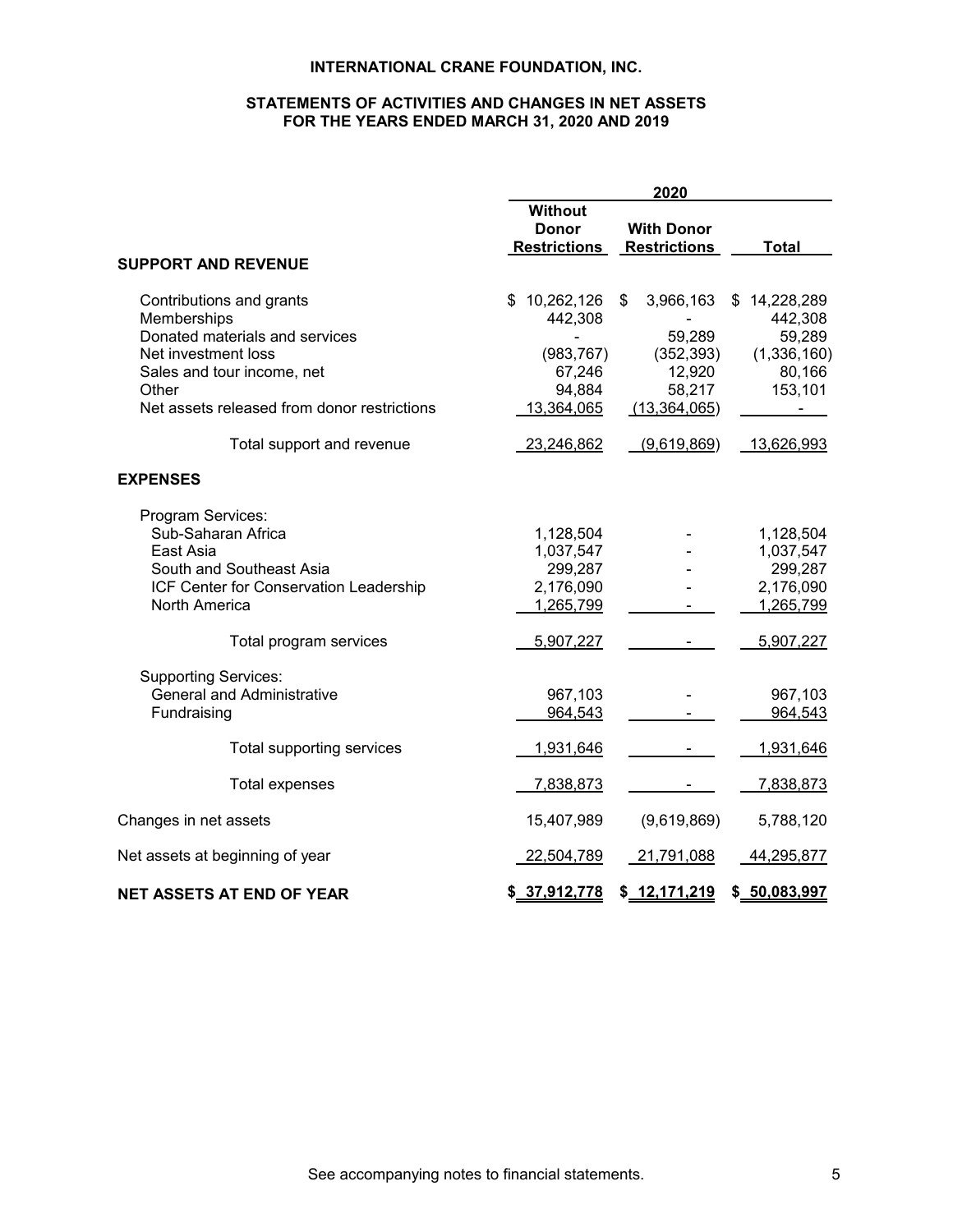## **STATEMENTS OF ACTIVITIES AND CHANGES IN NET ASSETS FOR THE YEARS ENDED MARCH 31, 2020 AND 2019**

|                                                                                                                                                                                                                       |                                                                                                 | 2019                                                                      |                                                                                                                    |
|-----------------------------------------------------------------------------------------------------------------------------------------------------------------------------------------------------------------------|-------------------------------------------------------------------------------------------------|---------------------------------------------------------------------------|--------------------------------------------------------------------------------------------------------------------|
|                                                                                                                                                                                                                       | <b>Without</b><br><b>Donor</b><br><b>Restrictions</b>                                           | <b>With Donor</b><br><b>Restrictions</b>                                  | <b>Total</b>                                                                                                       |
| <b>SUPPORT AND REVENUE</b>                                                                                                                                                                                            |                                                                                                 |                                                                           |                                                                                                                    |
| Contributions and grants<br>Memberships<br>Donated materials and services<br>Net investment income<br>Sales and tour income, net<br>Other<br>Net assets released from donor restrictions<br>Total support and revenue | \$<br>4,584,853<br>501,826<br>43,750<br>851,587<br>222,894<br>82,290<br>3,753,099<br>10,040,299 | 5,566,264<br>\$<br>374,312<br>2,204<br>22,841<br>(3,753,099)<br>2,212,522 | \$<br>10,151,117<br>501,826<br>43,750<br>1,225,899<br>225,098<br>105,131<br>$\overline{\phantom{0}}$<br>12,252,821 |
|                                                                                                                                                                                                                       |                                                                                                 |                                                                           |                                                                                                                    |
| <b>EXPENSES</b>                                                                                                                                                                                                       |                                                                                                 |                                                                           |                                                                                                                    |
| Program Services:<br>Sub-Saharan Africa<br>East Asia<br>South and Southeast Asia<br>ICF Center for Conservation Leadership<br>North America                                                                           | 846,980<br>1,181,764<br>285,587<br>2,018,734<br>1,198,960                                       |                                                                           | 846,980<br>1,181,764<br>285,587<br>2,018,734<br>1,198,960                                                          |
| Total program services                                                                                                                                                                                                | 5,532,025                                                                                       |                                                                           | 5,532,025                                                                                                          |
| <b>Supporting Services:</b><br><b>General and Administrative</b><br>Fundraising                                                                                                                                       | 863,256<br>1,044,256                                                                            |                                                                           | 863,256<br>1,044,256                                                                                               |
| Total supporting services                                                                                                                                                                                             | 1,907,512                                                                                       |                                                                           | 1,907,512                                                                                                          |
| <b>Total expenses</b>                                                                                                                                                                                                 | 7,439,537                                                                                       |                                                                           | 7,439,537                                                                                                          |
| Changes in net assets                                                                                                                                                                                                 | 2,600,762                                                                                       | 2,212,522                                                                 | 4,813,284                                                                                                          |
| Net assets at beginning of year                                                                                                                                                                                       | 19,904,027                                                                                      | 19,578,566                                                                | 39,482,593                                                                                                         |
| <b>NET ASSETS AT END OF YEAR</b>                                                                                                                                                                                      | \$22,504,789                                                                                    | \$21,791,088                                                              | \$44,295,877                                                                                                       |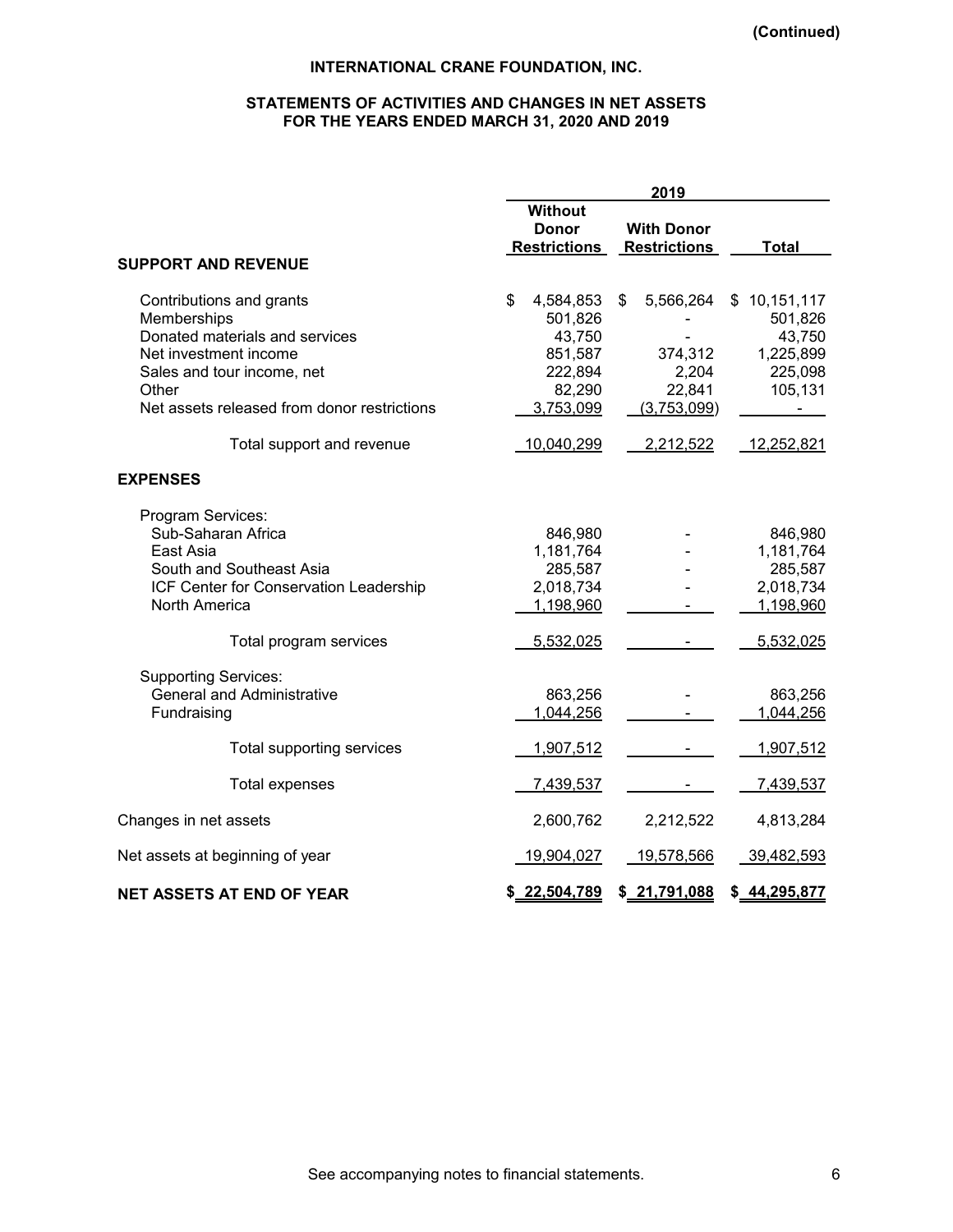# **STATEMENT OF FUNCTIONAL EXPENSESFOR THE YEAR ENDED MARCH 31, 2020**

|                                                  |                           |                | <b>Program Services</b>               | <b>Supporting Services</b>                                 |                         |                                            |                                             |                    |                                               |                                 |
|--------------------------------------------------|---------------------------|----------------|---------------------------------------|------------------------------------------------------------|-------------------------|--------------------------------------------|---------------------------------------------|--------------------|-----------------------------------------------|---------------------------------|
|                                                  | Sub-<br>Saharan<br>Africa | East Asia      | South and<br><b>Southeast</b><br>Asia | <b>ICF Center for</b><br><b>Conservation</b><br>Leadership | <b>North</b><br>America | <b>Total</b><br>Program<br><b>Services</b> | <b>General and</b><br><b>Administrative</b> | <b>Fundraising</b> | Total<br><b>Supporting</b><br><b>Services</b> | <b>Total</b><br><b>Expenses</b> |
| Assistance and grants to<br>other organizations, |                           |                |                                       |                                                            |                         |                                            |                                             |                    |                                               |                                 |
| governments and individuals                      | \$<br>974,372             | 256,776<br>S   | \$<br>6,000                           | 11,698<br>-\$                                              | \$<br>26,000            | \$1,274,846                                | \$                                          | \$                 |                                               | \$1,274,846                     |
| Salaries, wages and benefits                     | 48,644                    | 273,248        | 132,958                               | 926,789                                                    | 913,548                 | 2,295,187                                  | 658,725                                     | 694,093            | 1,352,818                                     | 3,648,005                       |
| Contracted staff                                 | 20,600                    | 224,471        |                                       | 65,118                                                     | 68,949                  | 379,138                                    |                                             |                    |                                               | 379,138                         |
| Professional services                            | 1,592                     | 50,886         | 144,312                               | 20,767                                                     | 49,482                  | 267,039                                    | 104,567                                     | 51,526             | 156,093                                       | 423,132                         |
| Advertising and promotion                        | 283                       | 25,960         |                                       | 74,605                                                     | 23,773                  | 124,621                                    | 3,235                                       | 49,092             | 52,327                                        | 176,948                         |
| Office and maintenance                           |                           |                |                                       |                                                            |                         |                                            |                                             |                    |                                               |                                 |
| supplies                                         | 4,722                     | 9,037          | 2,378                                 | 208,555                                                    | 17,161                  | 241,853                                    | 16,571                                      | 70,767             | 87,338                                        | 329,191                         |
| Information technology                           | 792                       | 855            |                                       | 12,706                                                     | 12,813                  | 27,166                                     | 109,519                                     | 21,171             | 130,690                                       | 157,856                         |
| Utilities, rent and insurance                    | 10,374                    | 40,839         |                                       | 147,237                                                    | 15,134                  | 213,584                                    | 8,425                                       | 74                 | 8,499                                         | 222,083                         |
| Travel and conferences                           | 61,020                    | 133,845        | 13,614                                | 72,637                                                     | 87,342                  | 368,458                                    | 33,064                                      | 62,932             | 95,996                                        | 464,454                         |
| Research and crane care                          |                           |                |                                       |                                                            |                         |                                            |                                             |                    |                                               |                                 |
| supplies                                         | 3,254                     | 6,105          |                                       | 70,120                                                     | 49,994                  | 129,473                                    | 311                                         | 180                | 491                                           | 129,964                         |
| Other                                            | 2,851                     | 15,525         | 25                                    | 72,065                                                     | 1,603                   | 92,069                                     | 4,598                                       | 8,748              | 13,346                                        | 105,415                         |
| Depreciation                                     |                           | $\blacksquare$ |                                       | 493,793                                                    |                         | 493,793                                    | 28,088                                      | 5,960              | 34,048                                        | 527,841                         |
| <b>TOTAL</b>                                     | \$1,128,504               | \$1,037,547    | \$299,287                             | 2,176,090<br>S                                             | \$1,265,799             | \$5,907,227                                | 967,103                                     | 964,543            | \$1,931,646                                   | \$7,838,873                     |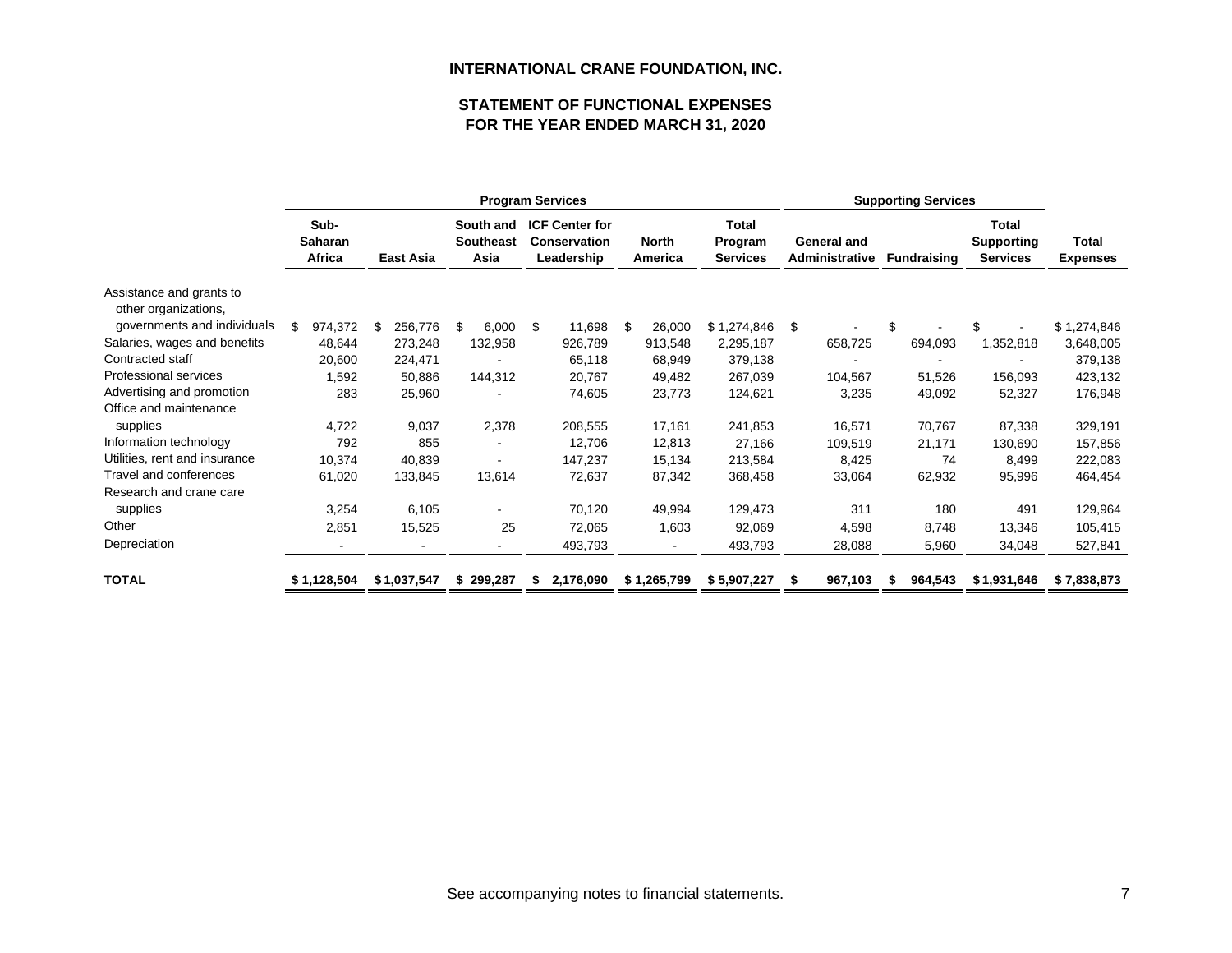# **FOR THE YEAR ENDED MARCH 31, 2019 STATEMENT OF FUNCTIONAL EXPENSES**

|                                                  | <b>Program Services</b> |                                  |    |             |    |                                       |     |                                                            |                         |                                            |    |                               |    |                    |                                               |                          |
|--------------------------------------------------|-------------------------|----------------------------------|----|-------------|----|---------------------------------------|-----|------------------------------------------------------------|-------------------------|--------------------------------------------|----|-------------------------------|----|--------------------|-----------------------------------------------|--------------------------|
|                                                  |                         | Sub-<br><b>Saharan</b><br>Africa |    | East Asia   |    | South and<br><b>Southeast</b><br>Asia |     | <b>ICF Center for</b><br><b>Conservation</b><br>Leadership | <b>North</b><br>America | <b>Total</b><br>Program<br><b>Services</b> |    | General and<br>Administrative |    | <b>Fundraising</b> | Total<br><b>Supporting</b><br><b>Services</b> | Total<br><b>Expenses</b> |
| Assistance and grants to<br>other organizations, |                         |                                  |    |             |    |                                       |     |                                                            |                         |                                            |    |                               |    |                    |                                               |                          |
| governments and individuals                      | S                       | 702,130                          | \$ | 388,115     | \$ | 51,764                                | -\$ | 26,386                                                     | \$<br>5,000             | \$1,173,395                                | \$ |                               | \$ |                    |                                               | \$1,173,395              |
| Salaries, wages and benefits                     |                         | 47,837                           |    | 336,823     |    | 125,701                               |     | 929,541                                                    | 912,113                 | 2,352,015                                  |    | 562,998                       |    | 789,199            | 1,352,197                                     | 3,704,212                |
| Contracted staff                                 |                         | 27,500                           |    | 211,429     |    | 85,391                                |     | 77,010                                                     | 56,002                  | 457,332                                    |    |                               |    |                    |                                               | 457,332                  |
| Professional services                            |                         | 25,570                           |    | 60,540      |    | 9,264                                 |     | 16,668                                                     | 31,265                  | 143,307                                    |    | 104,537                       |    | 16,952             | 121,489                                       | 264,796                  |
| Advertising and promotion                        |                         | 1,347                            |    | 15,036      |    | 11                                    |     | 75,922                                                     | 13,712                  | 106,028                                    |    | 1,551                         |    | 39,433             | 40,984                                        | 147,012                  |
| Office and maintenance                           |                         |                                  |    |             |    |                                       |     |                                                            |                         |                                            |    |                               |    |                    |                                               |                          |
| supplies                                         |                         | 2,887                            |    | 17,903      |    | 2,224                                 |     | 198,967                                                    | 30,826                  | 252,807                                    |    | 18,595                        |    | 77,678             | 96,273                                        | 349,080                  |
| Information technology                           |                         | 498                              |    | 8,144       |    | 200                                   |     | 14,487                                                     | 13,722                  | 37,051                                     |    | 98,278                        |    | 6,836              | 105,114                                       | 142,165                  |
| Utilities, rent and insurance                    |                         | 4,119                            |    | 28,078      |    |                                       |     | 116,015                                                    | 11,595                  | 159,807                                    |    | 3,290                         |    | 57                 | 3,347                                         | 163,154                  |
| Travel and conferences                           |                         | 31,571                           |    | 95,705      |    | 10,969                                |     | 83,263                                                     | 85,285                  | 306,793                                    |    | 20,834                        |    | 88,699             | 109,533                                       | 416,326                  |
| Research and crane care                          |                         |                                  |    |             |    |                                       |     |                                                            |                         |                                            |    |                               |    |                    |                                               |                          |
| supplies                                         |                         | 1,000                            |    | 8,169       |    | ۰                                     |     | 45,619                                                     | 35,142                  | 89,930                                     |    |                               |    | 179                | 179                                           | 90,109                   |
| Other                                            |                         | 2,521                            |    | 11,822      |    | 63                                    |     | 41,017                                                     | 4,298                   | 59,721                                     |    | 25,008                        |    | 19,246             | 44,254                                        | 103,975                  |
| Depreciation                                     |                         |                                  |    |             |    | ۰                                     |     | 393,839                                                    |                         | 393,839                                    |    | 28,165                        |    | 5,977              | 34,142                                        | 427,981                  |
| <b>TOTAL</b>                                     |                         | 846,980                          |    | \$1,181,764 |    | \$285,587                             | S   | 2,018,734                                                  | \$1,198,960             | \$5,532,025                                |    | 863,256                       |    | \$1,044,256        | \$1,907,512                                   | \$7,439,537              |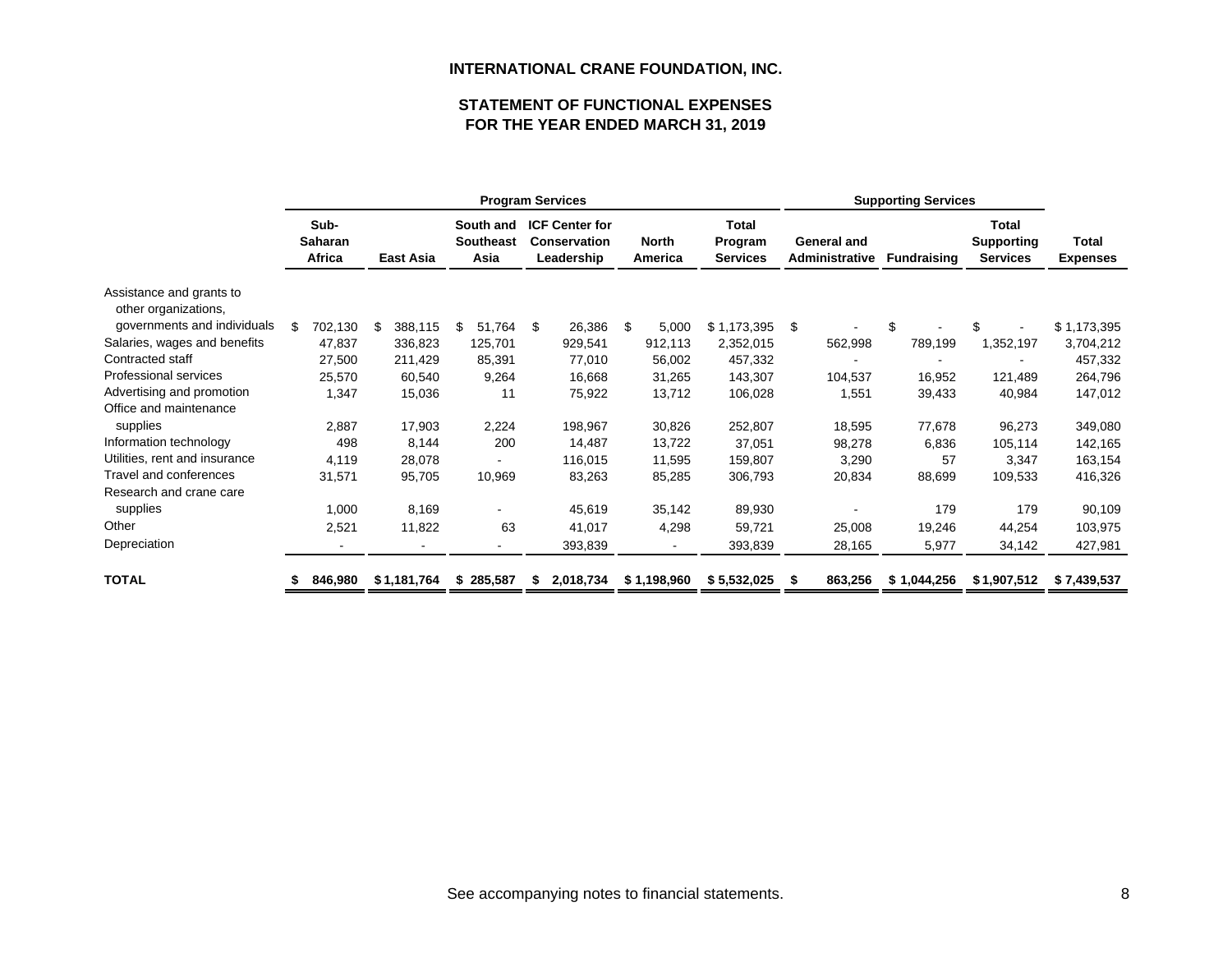# **STATEMENTS OF CASH FLOWS FOR THE YEARS ENDED MARCH 31, 2020 AND 2019**

|                                                                                                                                                                                                                                                                                                                                                                                                                               |     | 2020                                                                                        | 2019                                                                                        |
|-------------------------------------------------------------------------------------------------------------------------------------------------------------------------------------------------------------------------------------------------------------------------------------------------------------------------------------------------------------------------------------------------------------------------------|-----|---------------------------------------------------------------------------------------------|---------------------------------------------------------------------------------------------|
| <b>CASH FLOWS FROM OPERATING ACTIVITIES</b>                                                                                                                                                                                                                                                                                                                                                                                   |     |                                                                                             |                                                                                             |
| Changes in net assets                                                                                                                                                                                                                                                                                                                                                                                                         | \$  | 5,788,120                                                                                   | \$<br>4,813,284                                                                             |
| Adjustments to reconcile changes in net assets to<br>net cash provided by operating activities:                                                                                                                                                                                                                                                                                                                               |     |                                                                                             |                                                                                             |
| Depreciation and amortization<br>Realized and unrealized losses (gains) on investments<br>Contributions restricted for endowment<br>Change in beneficial interest in charitable remainder trust<br>Contributions restricted for capital improvements<br>Loss on sale of property and equipment<br>Receipt of donated investments<br>Proceeds from sales of donated investments<br>Write-off of uncollectible promises to give |     | 527,841<br>1,885,970<br>(110,000)<br>35,355<br>(56, 825)<br>32,818<br>(278, 887)<br>279,406 | 427,981<br>(682, 549)<br>(500)<br>(8, 441)<br>(1,435,680)<br>(350, 569)<br>351,535<br>8,000 |
| Decrease in present value discount                                                                                                                                                                                                                                                                                                                                                                                            |     | (51, 409)                                                                                   | (60, 089)                                                                                   |
| Decrease (increase) in:<br>Unconditional promises to give<br>Bequest receivable<br>Advances and other receivables<br>Inventory<br>Prepaid expenses                                                                                                                                                                                                                                                                            |     | 1,598,655<br>(7, 100, 000)<br>43,844<br>(9,016)<br>52,511                                   | 209,252<br>27,328<br>(6, 831)<br>(55, 374)                                                  |
| (Decrease) increase in:<br>Accounts payable and accrued liabilities<br>Accrued salaries and related benefits<br>Construction retainage payable<br>Deferred revenue and refundable advances                                                                                                                                                                                                                                    |     | (162,050)<br>(22, 852)<br>47,280<br>(80, 525)                                               | 284,799<br>73,562<br>223,954<br>22,298                                                      |
| Net cash provided by operating activities                                                                                                                                                                                                                                                                                                                                                                                     |     | 2,420,236                                                                                   | 3,841,960                                                                                   |
| <b>CASH FLOWS FROM INVESTING ACTIVITIES</b>                                                                                                                                                                                                                                                                                                                                                                                   |     |                                                                                             |                                                                                             |
| Purchase of property and equipment<br>Payments for construction in progress<br>Proceeds from sale of property and equipment<br>Purchase of investments<br>Proceeds from sale of investments                                                                                                                                                                                                                                   |     | (158, 872)<br>(6,026,149)<br>2,900<br>(3,088,709)<br>3,731,483                              | (78, 767)<br>(3,258,622)<br>(5,664,672)<br>1,552,140                                        |
| Net cash used by investing activities                                                                                                                                                                                                                                                                                                                                                                                         |     | (5, 539, 347)                                                                               | (7,449,921)                                                                                 |
| <b>CASH FLOWS FROM FINANCING ACTIVITIES</b>                                                                                                                                                                                                                                                                                                                                                                                   |     |                                                                                             |                                                                                             |
| Contributions restricted for endowment<br>Contributions restricted for capital improvements<br>Proceeds received from loan payable<br>Loan principal payments                                                                                                                                                                                                                                                                 |     | 110,000<br>56,825<br>4,000,000<br>(2,035,000)                                               | 500<br>1,435,680                                                                            |
| Net cash provided by financing activities                                                                                                                                                                                                                                                                                                                                                                                     |     | 2,131,825                                                                                   | 1,436,180                                                                                   |
| Net decrease in cash and cash equivalents                                                                                                                                                                                                                                                                                                                                                                                     |     | (987, 286)                                                                                  | (2, 171, 781)                                                                               |
| Cash and cash equivalents at beginning of year                                                                                                                                                                                                                                                                                                                                                                                |     | 5,918,915                                                                                   | 8,090,696                                                                                   |
| CASH AND CASH EQUIVALENTS AT END OF YEAR, INCLUDING<br>RESTRICTED CASH OF \$366,815 IN 2020 AND \$1,539,995 IN 2019                                                                                                                                                                                                                                                                                                           | \$. | 4,931,629                                                                                   | \$<br>5,918,915                                                                             |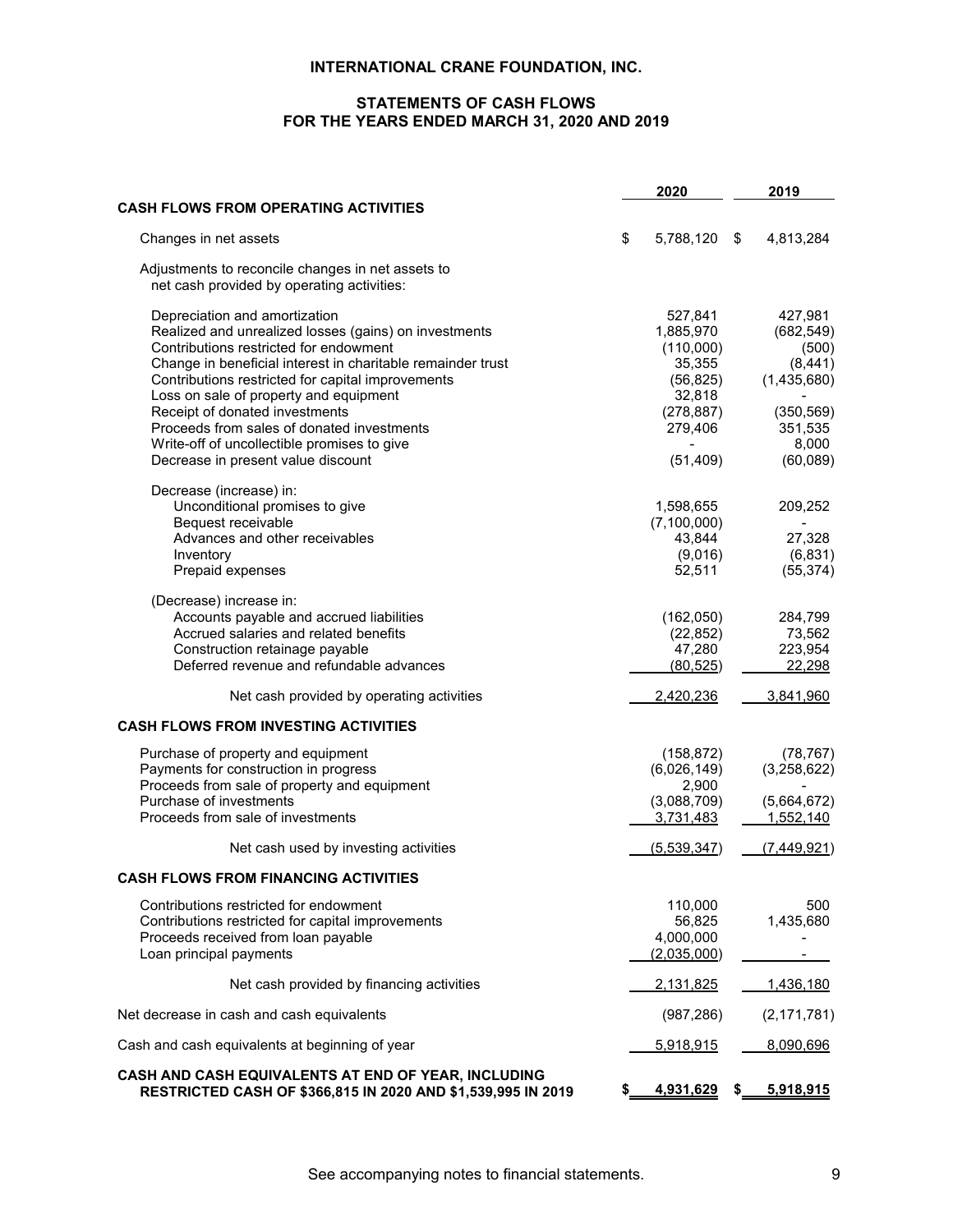## **STATEMENTS OF CASH FLOWS FOR THE YEARS ENDED MARCH 31, 2020 AND 2019**

| <b>SUPPLEMENTAL INFORMATION:</b>                                      |  | 2020      |    | 2019     |
|-----------------------------------------------------------------------|--|-----------|----|----------|
| <b>Interest Paid</b>                                                  |  | 30,861    | 55 | المستقبل |
| <b>SCHEDULE OF NONCASH INVESTING TRANSACTIONS:</b>                    |  |           |    |          |
| <b>Reclassification of Construction in Progress to Capital Assets</b> |  | 9,578,437 |    | 437,785  |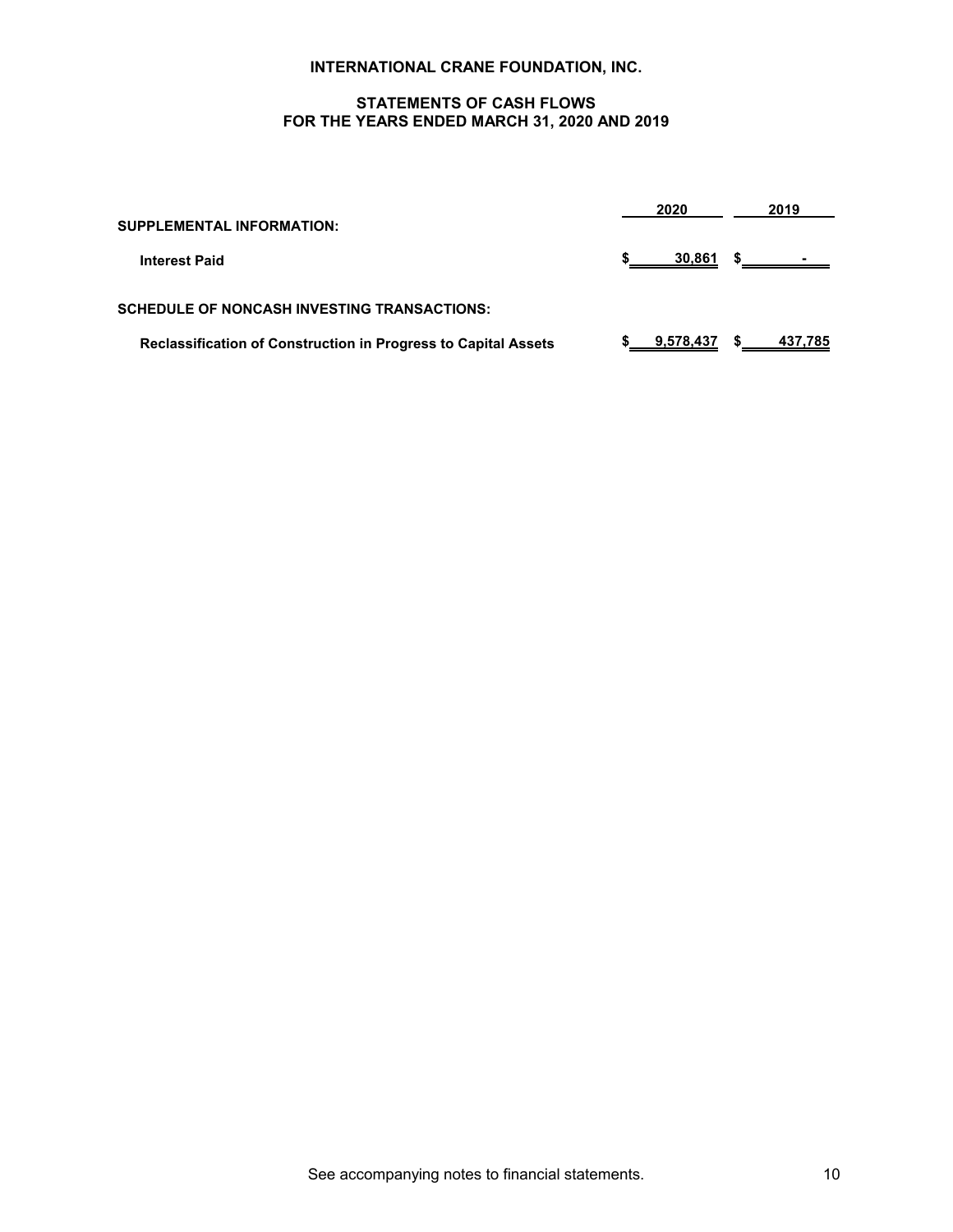## **NOTES TO FINANCIAL STATEMENTS MARCH 31, 2020 AND 2019**

## **1. SUMMARY OF SIGNIFICANT ACCOUNTING POLICIES AND GENERAL INFORMATION**

Organization -

International Crane Foundation, Inc. (the Foundation) is a non-profit organization, incorporated and located in the State of Wisconsin. The Foundation works worldwide to conserve cranes and the ecosystems, watersheds, and flyways on which they depend. Activities of the Foundation include the promotion and support of research, captive propagation, restocking of preservation areas, public education and habitat preservation. Cranes under the Foundation's care are either owned by or on loan to the Foundation. The Foundation is primarily supported by contributions from individuals, corporations, foundations and governments.

The Foundation maintains local offices in China, Uganda and Zambia. The Uganda and Zambia offices were established during fiscal year 2020 (January 3, 2020 and July 19, 2019, respectively). In China and Uganda, the Foundation is registered as a representative/branch office of the U.S. entity. In Zambia, the Foundation has registered as a Company Limited by Guarantee, under The Companies Act of 2017 (Act No. 10) and The Companies Regulations of 2018 (Section 14). The financial activities of the aforementioned offices (most of which are in China during the reported periods) have been included in the accompanying financial statements. During the year ended March 31, 2020, there were no financial activities in the Foundation's Zambia office.

The Foundation also maintains a domestic branch office in Rockport, Texas.

Basis of presentation -

The accompanying financial statements are presented on the accrual basis of accounting, and in accordance with Financial Accounting Standards Board (FASB) Accounting Standards Update (ASU) 2016-14, *Presentation of Financial Statements of Not-for-Profit Entitie*s. As such, net assets are reported within two net asset classifications: without donor restrictions and with donor restrictions. Descriptions of the two net asset categories are as follows:

- **Net Assets Without Donor Restrictions** Net assets available for use in general operations and not subject to donor restrictions are recorded as "net assets without donor restrictions". Assets restricted solely through the actions of the Board are referred to as Board Designated and are also reported as net assets without donor restrictions.
- **Net Assets With Donor Restrictions** Net assets may be subject to donor-imposed stipulations that are more restrictive than the Foundation's mission and purpose. Some donor imposed restrictions are temporary in nature, such as those that will be met by the passage of time or other events specified by the donor. Donor imposed restrictions are released when the restriction expires, that is, when the stipulated time has elapsed, when the stipulated purpose for which the resource was restricted has been fulfilled, or both. Other donor imposed restrictions are perpetual in nature, where the donor stipulates that resources be maintained in perpetuity. Gifts of long-lived assets and gifts of cash restricted for the acquisition of long-lived assets are recognized as revenue without donor restrictions when the assets are placed in service.

New accounting pronouncement adopted -

During fiscal year 2020, the Foundation adopted ASU 2018-08, Not-for-Profit Entities (Topic 958): *Clarifying the Scope and Accounting Guidance for Contributions Received and Contributions Made.* This guidance is intended to clarify and improve the scope and the accounting guidance for contributions received and contributions made. Key provisions in this guidance include clarification regarding the accounting for grants and contracts as exchange transactions or contributions, and improve guidance to better distinguish between conditional and unconditional contributions. The Foundation adopted the ASU using a modified prospective basis.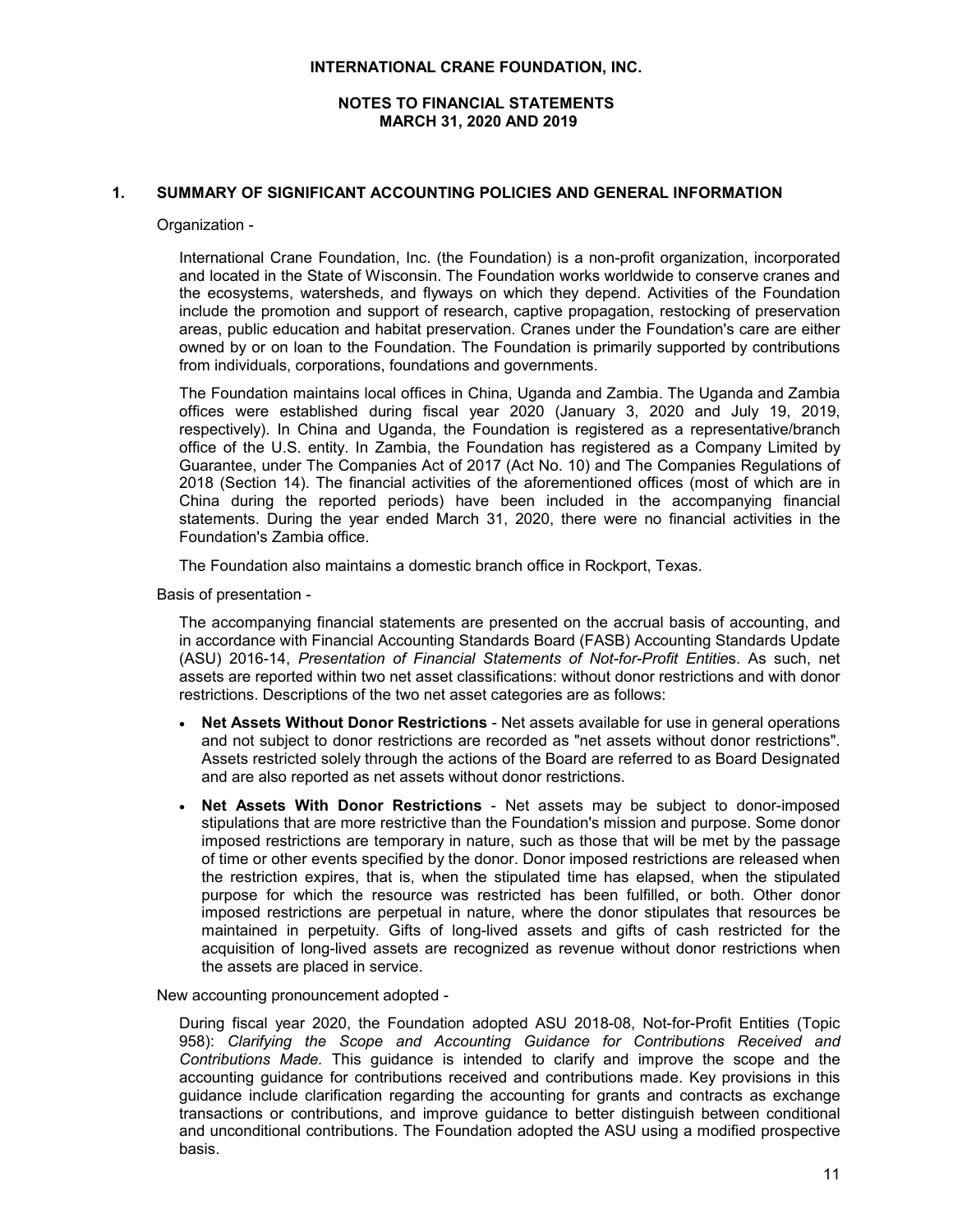## **NOTES TO FINANCIAL STATEMENTS MARCH 31, 2020 AND 2019**

## **1. SUMMARY OF SIGNIFICANT ACCOUNTING POLICIES AND GENERAL INFORMATION (Continued)**

New accounting pronouncement adopted -

Also during fiscal year 2020, the Foundation adopted ASU 2016-18, Statement of Cash Flows (Topic 230): *Restricted Cash*. This guidance is intended to reduce diversity in the presentation of restricted cash and restricted cash equivalents in the statement of cash flows. The statement requires that restricted cash and restricted cash equivalents be included as components of total cash and cash equivalents as presented on the statement of cash flows. The Foundation adopted the ASU on a retrospective basis.

Cash and cash equivalents -

The Foundation considers all cash and other highly liquid instruments with initial maturities of three months or less to be cash equivalents.

Bank deposit accounts are insured by the Federal Deposit Insurance Corporation ("FDIC") up to a limit of \$250,000. At times during the year, the Foundation maintains cash balances in excess of the FDIC insurance limits. Management believes the risk in these situations to be minimal.

The Foundation maintained \$60,046 and \$160,874 of cash and cash equivalents on hand and with financial institutions in foreign countries at March 31, 2020 and 2019, respectively. The majority of funds invested in foreign bank accounts are uninsured.

Investments -

Investments are recorded at their readily determinable fair value. Realized and unrealized gains and losses are included in net investment income (loss) in the accompanying Statements of Activities and Changes in Net Assets. Investments restricted to endowments are comprised of permanently restricted awards received by the Foundation and invested in mutual funds and private company preferred stock.

Investments acquired by gift, including private company preferred stock, are recorded at their fair value at the date of the gift. The Foundation's policy is to liquidate all gifts of investments as soon as possible after the gift, unless specified otherwise by the donor.

Beneficial interest in charitable remainder trust -

The fair value of the charitable remainder trust consists of the estimated future benefits calculated using applicable discount rates and mortality tables. The trust is classified as a Level 3 investment. The trust provides for the payment of distributions to beneficiaries for the remainder of their lives. At the end of the trust term, the remaining asset will be available for the Foundation's general use.

Receivables (Unconditional promises to give, bequests, advances and other) -

Unconditional promises to give and bequests are recorded at the net present value of future cash flows, which approximates fair value. Conditional promises to give are not recorded until the donor's conditions are met. Advances and other receivables approximate fair value.

Management considers all receivables to be fully collectible. Accordingly, an allowance for doubtful accounts has not been established.

Inventory -

Inventory consists of merchandise held for resale, which is recorded at the lower of cost or net realizable value.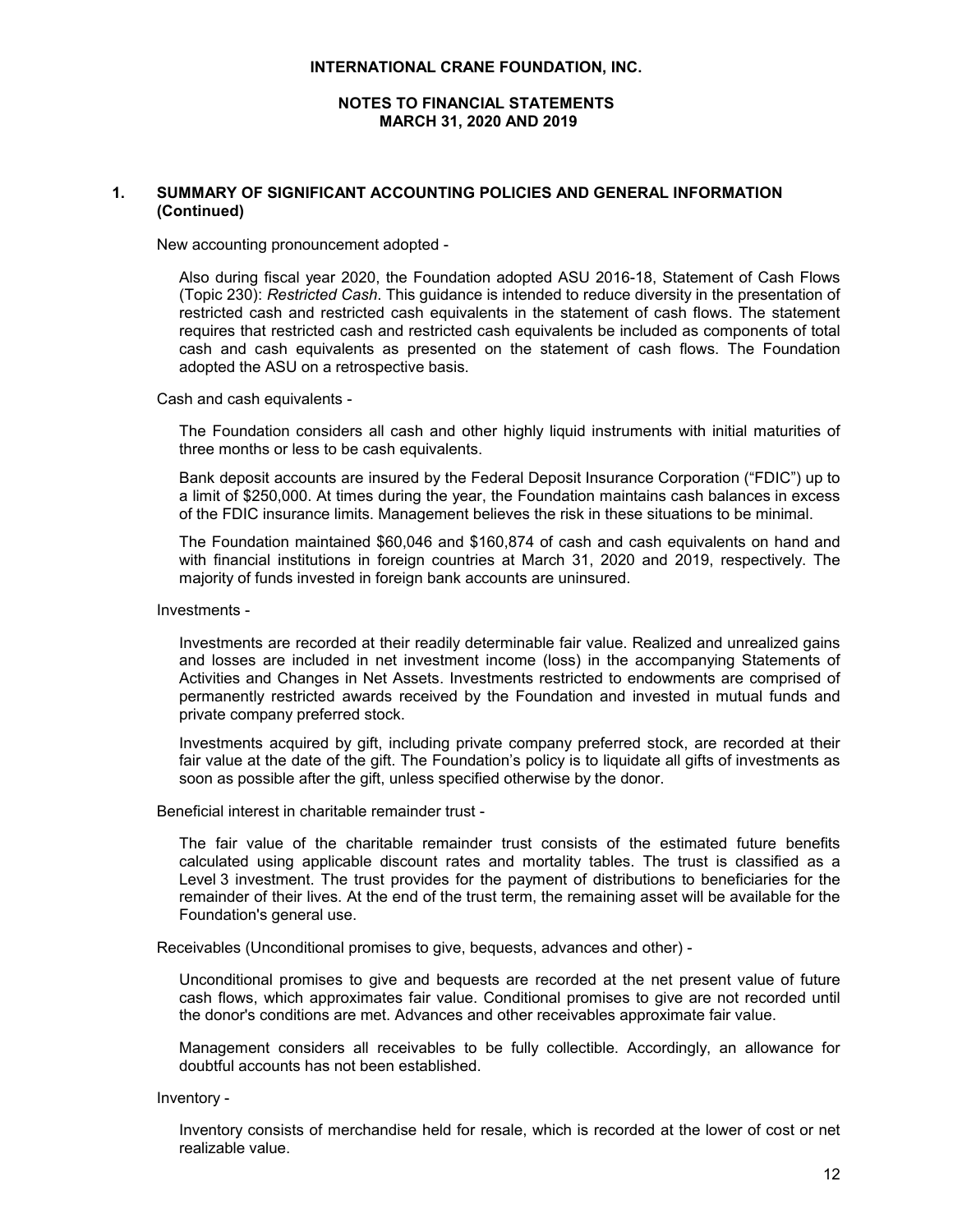#### **NOTES TO FINANCIAL STATEMENTS MARCH 31, 2020 AND 2019**

## **1. SUMMARY OF SIGNIFICANT ACCOUNTING POLICIES AND GENERAL INFORMATION (Continued)**

Property and equipment -

Property and equipment acquisitions in excess of \$5,000 are capitalized and stated at cost. Property and equipment are depreciated on a straight-line basis over the estimated useful lives of the related assets, generally 3 to 20 years. Land is not amortized, however, buildings and site improvements are amortized over a 20 year period. The cost of maintenance and repairs is recorded as expenses are incurred.

Depreciation and amortization expense for the years ended March 31, 2020 and 2019 totaled \$527,841 and \$427,981, respectively.

Construction in progress -

Property and equipment acquisitions which are not placed into service at the time the assets are purchased are recorded as construction in progress. When such assets are placed into service, they are transferred to property and equipment and are immediately depreciated (or amortized) over their estimated useful lives (depending on the type of asset).

Impairment of long-lived assets -

Management reviews asset carrying values whenever events or circumstances indicate that such carrying values may not be recoverable. The carrying values of assets is reduced by a charge in the Statements of Activities and Changes in Net Assets to current fair value when assets are considered by management to be impaired (no impairment was recorded as of March 31, 2020 and 2019).

Income taxes -

The Foundation is exempt from federal income taxes under Section  $501(c)(3)$  of the Internal Revenue Code. The Foundation is not a private foundation as defined under Section 509(a) of the Internal Revenue Code.

Uncertain tax positions -

For the years ended March 31, 2020 and 2019, the Foundation has documented its consideration of FASB ASC 740-10, *Income Taxes*, that provides guidance for reporting uncertainty in income taxes and has determined that no material uncertain tax positions qualify for either recognition or disclosure in the financial statements.

#### Deferred revenue -

Deferred revenue consists of payments for group tours and events run by the Foundation and other refundable cash advances. The Foundation recognizes such revenue when the related tours and events occur and when refundable cash advances are earned.

#### Revenue recognition -

The majority of the Foundation's revenue is received through awards from individuals, foundations, corporations, and other entities. Contributions and grants are recognized in the appropriate category of net assets in the period received. The Foundation performs an analysis of each award to determine if the revenue streams follow the contribution rules or if considered an exchange transaction depending on whether the transaction is reciprocal or nonreciprocal.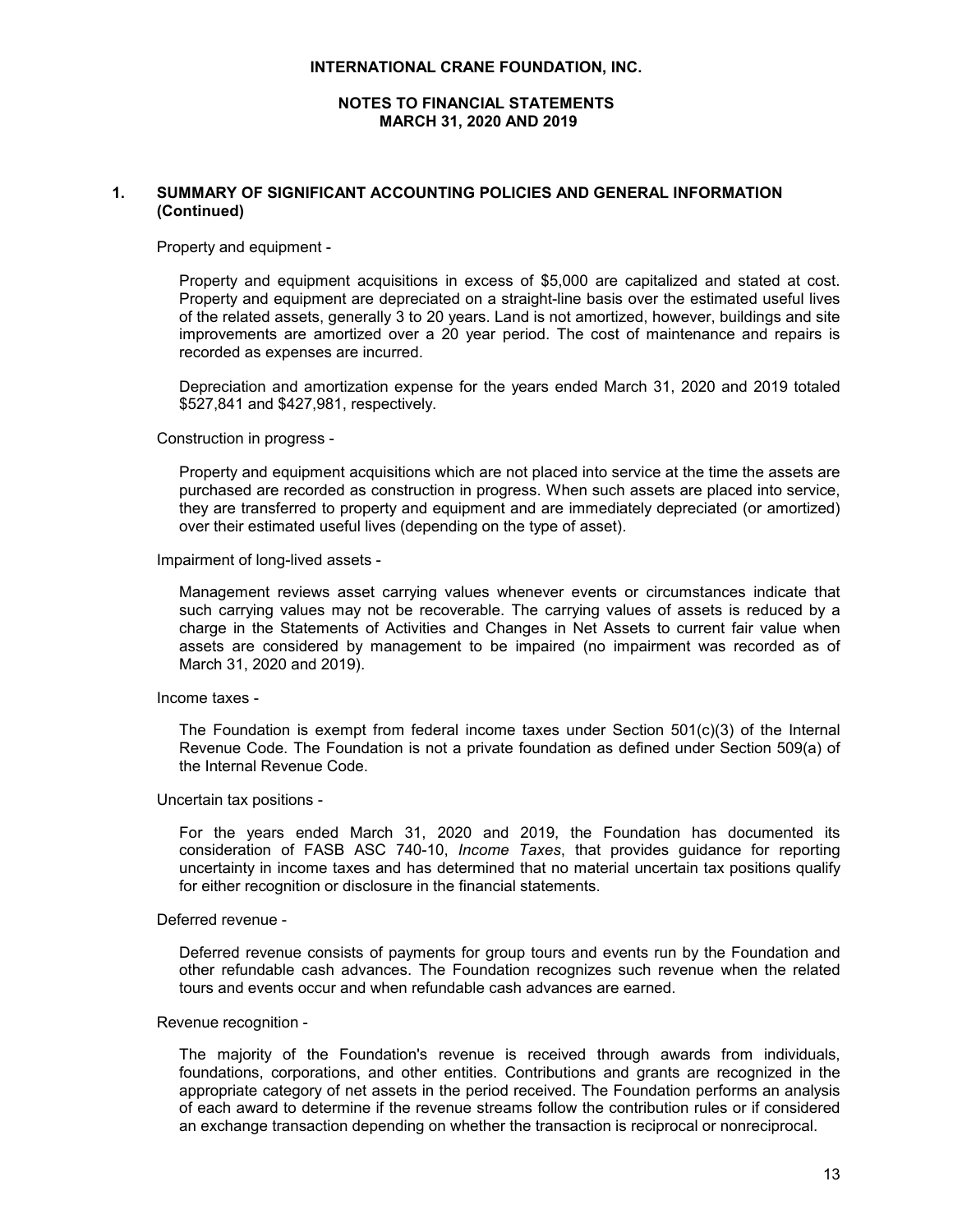## **NOTES TO FINANCIAL STATEMENTS MARCH 31, 2020 AND 2019**

## **1. SUMMARY OF SIGNIFICANT ACCOUNTING POLICIES AND GENERAL INFORMATION (Continued)**

Revenue recognition (continued) -

For awards qualifying under the contribution rules, revenue is recognized upon notification of the award and satisfaction of all conditions, if applicable. Conditional promises to give are not recognized until the condition on which they depend are substantially met.

Awards qualifying as conditional contributions contain a right of return (and/or right of release) and a barrier (i.e. awards received where the entity has limited discretion how the funds transferred should be spent, including awards for the acquisition of specific assets or other property, awards requiring matching contributions, and awards requiring performance obligations to specific beneficiaries.) Revenue is deemed to be unconditional (and recognized as an award) when a barrier has been overcome (or the condition or conditions) are satisfied. Funds received in advance of revenue recognition are recorded as refundable advances.

During the year ended March 31, 2020, the predominance of support received by the Foundation was not considered to be under conditional awards, and as of March 31, 2020, the total amount recognized as refundable advances (under conditional awards) aggregated \$39,227.

Awards qualifying as unconditional contributions with donor restrictions are recognized as "without donor restrictions" only to the extent of actual expenses incurred in compliance with the donor-imposed restrictions and/or satisfaction of time restrictions; such awards received in excess of expenses incurred are shown as "net assets with donor restrictions" in the accompanying financial statements.

All marketable securities contributed and subsequently sold within 30 days of receipt are recognized as contributions based on the fair value of the securities on the date of contribution using the average price between the highest and lowest quoted selling price on that date. If retained, the contribution is valued by the same method and the securities are subsequently recorded at fair value.

Revenue received from individuals for memberships represents a contribution to the Foundation as there are no substantial benefits received in exchange for the support received. Accordingly, memberships are accounted for in accordance with the "Contributions and grants" policy above.

Donated materials and services -

The Foundation recognizes as revenue noncash contributions of goods when a single instance of a contribution is greater than or equal to \$5,000 in value. To the extent feasible, the Foundation shall determine the fair value of noncash contributions that meet or exceed the \$5,000 threshold in accordance with the guidance contained in FASB ASC 820, *Fair Value Measurement*. In all other cases, and at the Foundation's discretion, the Foundation shall use a qualified third party expert to determine the value.

Works of art and collectibles are not recognized on the date of donation; however, if the item(s) are subsequently sold, the net proceeds from the sale are recognized as contribution revenue on the date of sale.

The Foundation recognizes as contribution revenue donated services when a single instance of a contribution is greater than or equal to \$5,000 and they create or enhance a nonfinancial asset (such as property or equipment) or meet all of the following criteria: (1.) The service requires specialized skills; (2.) The service is provided by individuals who possess those skills; and (3.) The service would typically need to be purchased if not contributed.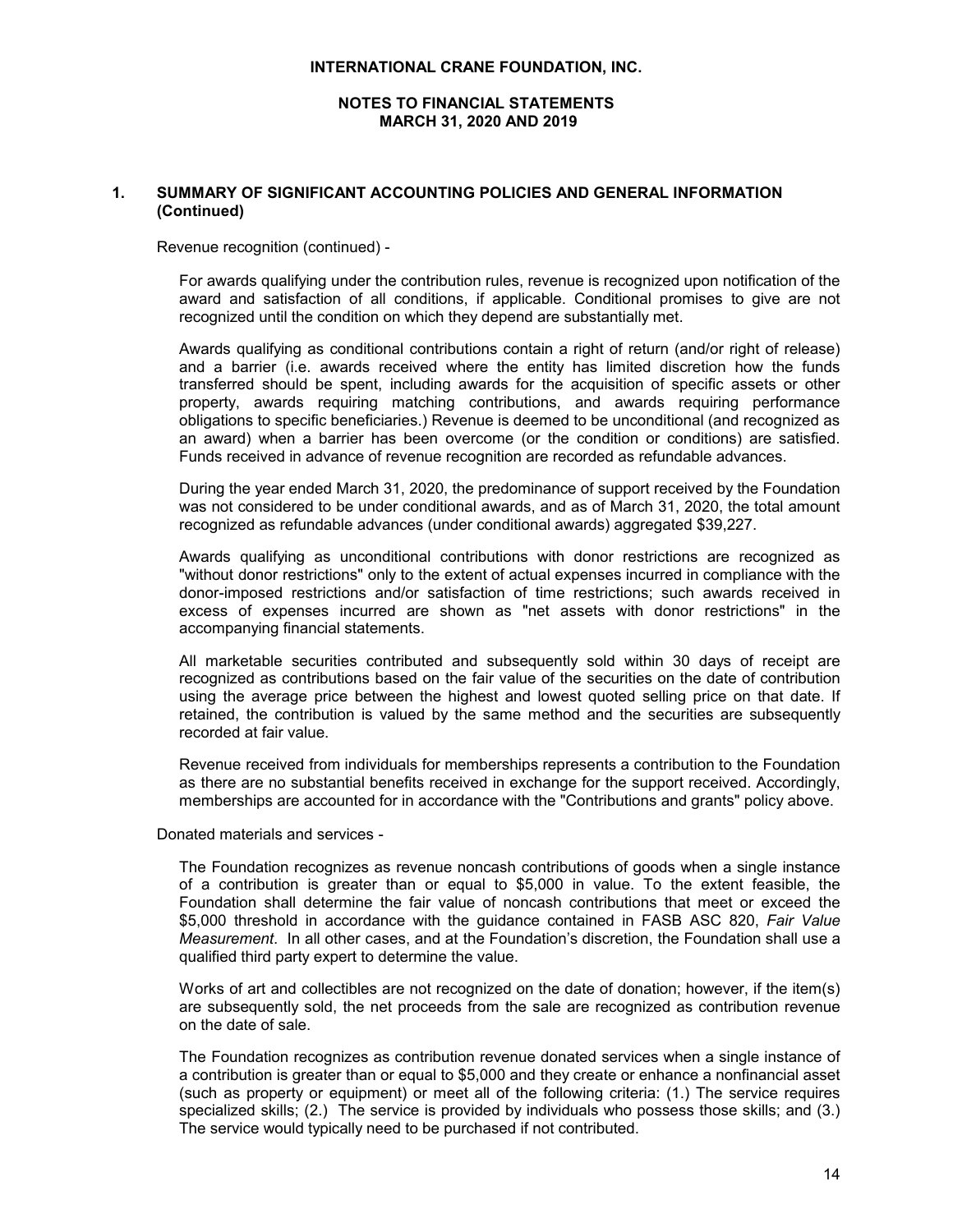## **NOTES TO FINANCIAL STATEMENTS MARCH 31, 2020 AND 2019**

## **1. SUMMARY OF SIGNIFICANT ACCOUNTING POLICIES AND GENERAL INFORMATION (Continued)**

Use of estimates -

The preparation of the financial statements in conformity with accounting principles generally accepted in the United States of America requires management to make estimates and assumptions that affect the reported amounts of assets and liabilities at the date of the financial statements and the reported amounts of revenue and expenses during the reporting period. Accordingly, actual results could differ from those estimates.

Functional cost allocation -

Costs incurred for specific programs or supporting services are charged directly to those program and supporting service categories. The financial statements also contain costs that are attributable to more than one program or supporting service.

Accordingly, these costs have been allocated among the programs and supporting services benefited. If a shared cost cannot be reasonably allocated to program or support activities, it will be assigned to the General & Administration category. The expenses allocated include salaries, wages, and benefits, contracted staff, utilities, insurance and print production costs based on estimates of time and effort. Depreciation is allocated on a square footage basis.

Supporting Services include the following categories:

- **Fundraising** includes costs related to developing and soliciting donations, sponsorships, memberships and grants. These costs include, but are not limited to, direct mailings, donor solicitation and on-going relations, marketing, and grant application writing.
- **General and Administration** these costs are defined as those related to general business management and executive oversight incurred in furtherance of the Foundation's mission related activities. These costs include, but are not limited to, general record keeping, payroll and benefits management, budgeting, general tax and compliance activities, general Information technology/communication costs, and human resources activities.

Program service categories as listed in the accompanying Statements of Activities and Changes in Net Assets and the Statement of Functional Expenses are described as follows:

**Sub-Saharan Africa** - Sub-Saharan Africa is home to six crane species, including four highly threatened resident species: endangered Grey Crowned Cranes and vulnerable Black Crowned, Wattled, Blue Cranes, and wintering Demoiselle and Eurasian Cranes. The International Crane Foundation is active in many countries across Africa, focused on understanding and resolving threats to cranes. Grey and Black Crowned Cranes are in serious decline due to capture for illegal domestication and trade, and loss of vital breeding wetlands. Wattled Cranes are most threatened by large dams and water diversions and associated wetland degradation. The Foundation's diverse conservation programs focus on restoring large floodplains for cranes, biodiversity, and the ecosystem services they provide; fostering community-based conservation of cranes and wetlands; securing cranes in agricultural landscapes; reducing the impact of illegal trade, powerlines, and energy development on cranes; and long-term monitoring and conservation planning. These efforts in Africa have created global models for sustainable water management, community-based natural resource conservation, and sustainable livelihoods.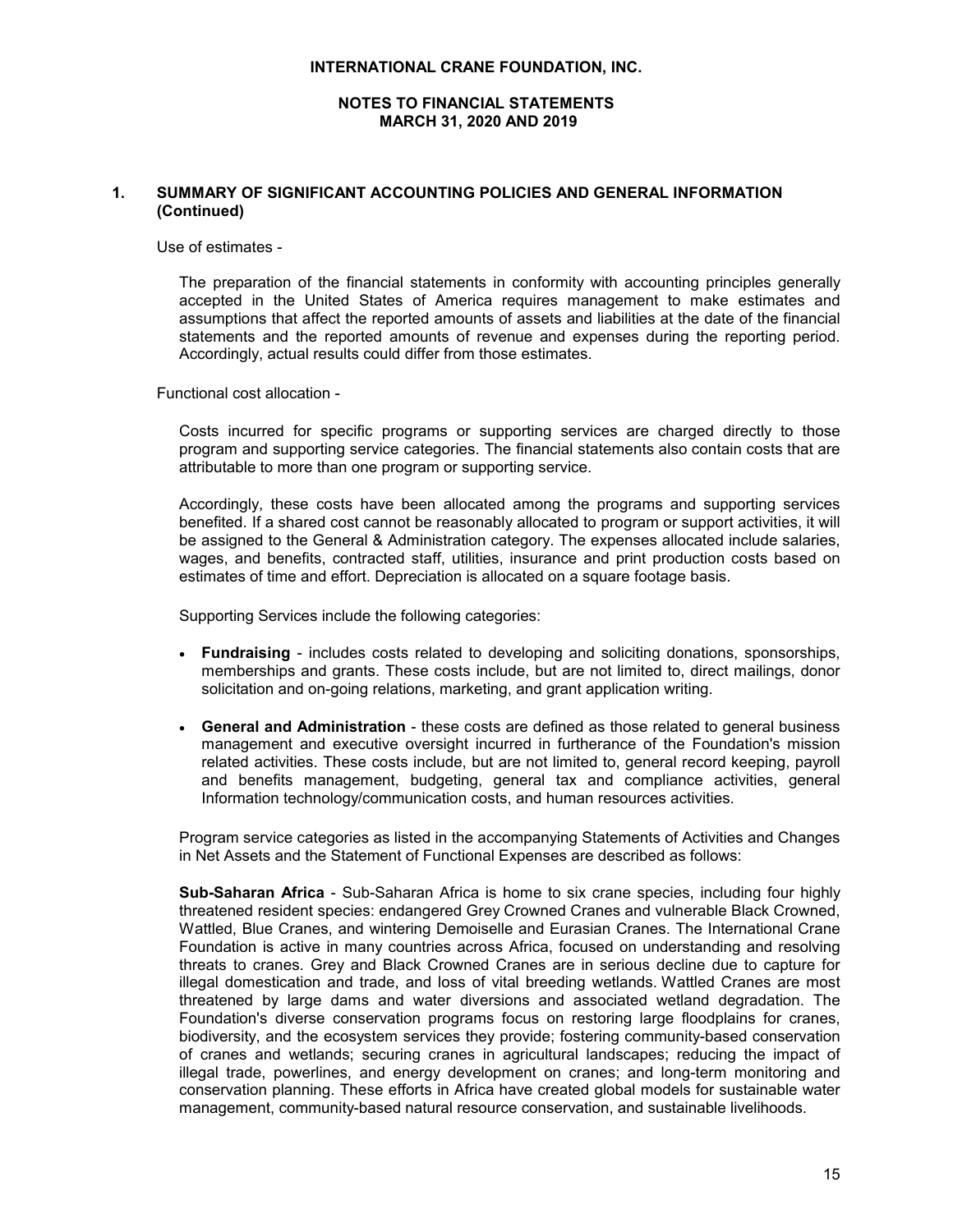## **NOTES TO FINANCIAL STATEMENTS MARCH 31, 2020 AND 2019**

## **1. SUMMARY OF SIGNIFICANT ACCOUNTING POLICIES AND GENERAL INFORMATION (Continued)**

Functional cost allocation (continued) -

**East Asia** - East Asia is home to eight crane species (the most of any region), including five threatened crane species - critically endangered Siberian Cranes, endangered Red Crowned Cranes, and vulnerable Hooded, White-naped and Black-necked Cranes. Intense land and water development pressures due to rapid economic growth threaten wetlands of vital importance to crane survival in this region. This conservation program builds on the strong cultural ties to cranes in East Asia to engage people and policy makers in conservation of protected areas and their surrounding landscapes. The program also addresses the global impact China's development and resource use will have on crane areas around the world. Conservation programs in East Asia include securing cranes and their key wetlands in the Amur/Heilong River Basin; sustaining viable wintering grounds for cranes in southeastern China; conserving Black-necked Cranes and their key wetlands in Western China; national outreach in China; crane conservation in the Korean DMZ; and crane flyway conservation across East Asia.

**South and Southeast Asia** - South and Southeast Asia are home to the threatened Sarus Crane; wintering vulnerable Black-necked Cranes, and wintering Demoiselle and Eurasian Cranes. Strong cultural ties to cranes in India and Vietnam provide unique opportunities to engage people in the conservation of these intensely settled landscapes using the Sarus Crane as a flagship species. The Foundation leads two key conservation programs in the region. For twenty-five years, the Foundation has engaged in conservation of the Mekong Delta region, including establishing a global model for community-based wetland conservation at Phu My. In India, the Foundation focuses on conserving Sarus Cranes and wetland biodiversity in the agricultural landscape of the upper Ganges River Basin.

**North America** - North America is home to two crane species, including the world's rarest cranes - endangered Whooping Cranes and the most abundant cranes - Sandhill Cranes. Whooping Cranes face critical threats on their wintering grounds in and around Aransas National Wildlife Refuge in Texas, and along their long migratory flyway to their breeding grounds in Wood Buffalo, Canada. Foundation programs focus on conserving the Aransas-Wood Buffalo Whooping Crane flock; establishing a separate flock of Whooping Cranes through reintroductions in the Eastern United States; captive crane population management and research; and education and outreach to reduce threats to Whooping Cranes throughout their natural and reintroduced range. The Foundation's North America program also includes longterm Sandhill Crane research aimed at developing cross-cutting strategies for crane management on agricultural landscapes.

**ICF Center for Conservation Leadership** - ICF's headquarters includes a global center for conservation leadership, providing training and programs in conservation science and management; wetland and grassland restoration and ecology; captive crane management and care; environmental education; and conservation communications. ICF's international and regional programs integrate leadership training and mentoring into each project, focusing on developing leaders in the communities that share waters and landscapes with cranes. ICF's Center for Conservation Leadership identifies, trains, mentors and supports conservation leadership among a broad spectrum of people, from promising young scientists and conservationists to the land owners and decision makers who influence crane survival in key places, empowering colleagues with knowledge, skills, and experience to lead effective conservation programs in communities around the world.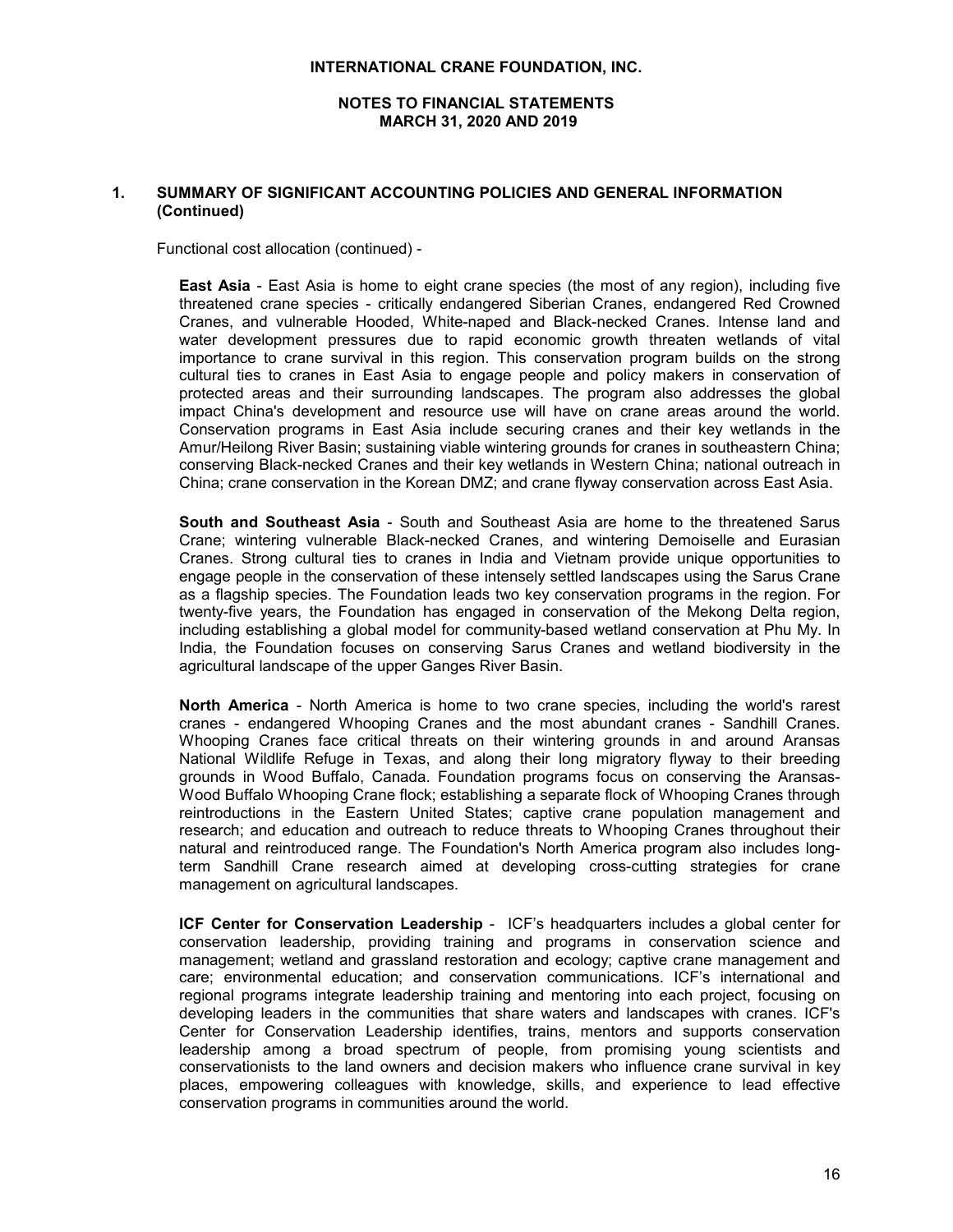## **NOTES TO FINANCIAL STATEMENTS MARCH 31, 2020 AND 2019**

## **1. SUMMARY OF SIGNIFICANT ACCOUNTING POLICIES AND GENERAL INFORMATION (Continued)**

Crane ownership -

Cranes that are owned by the Foundation are not valued or recorded as an asset in the accompanying financial statements.

Risks and uncertainties -

The Foundation invests in various investment securities. Investment securities are exposed to various risks such as interest rates, market and credit risks.

Due to the level of risk associated with certain investment securities, it is at least reasonably possible that changes in the values of investment securities will occur in the near term and that such changes could materially affect the amounts reported in the accompanying financial statements.

Economic uncertainties -

On March 11, 2020, the World Health Organization (WHO) declared the Coronavirus disease (COVID-19) a global pandemic. As a result of the spread of COVID-19, economic uncertainties have arisen. During March 2020, the global financial markets declined and the fair value of the investment portfolio of the Foundation experienced an unrealized loss of approximately \$2,400,000, all of which has been recovered as of the date of the audit report. Potential negative financial or operational impacts from COVID-19 (and its uncertain future in the second half of the 2020 calendar year) are unknown at this time.

Fair value measurement -

The Foundation has adopted the provisions of FASB ASC 820, *Fair Value Measurement*. FASB ASC 820 defines fair value, establishes a framework for measuring fair value, establishes a fair value hierarchy based on the quality of inputs (assumptions that market participants would use in pricing assets and liabilities, including assumptions about risk) used to measure fair value, and enhances disclosure requirements for fair value measurements.

Reclassification -

During the year ended March 31, 2020, the Foundation adopted ASU 2016-18, Statement of Cash Flows (Topic 230): *Restricted Cash*. Accordingly, the beginning cash and cash equivalents balances (at March 31, 2018 and March 31, 2019), as presented in the Statement of Cash Flows, have been restated to include the "Cash restricted for capital improvements", as separately captioned in the accompanying Statements of Financial Position.

New accounting pronouncements (not yet adopted by the Foundation) -

FASB issued Accounting Standards Update (ASU) 2014-09, *Revenue from Contracts with Customers* (Topic 606), as amended. The ASU provides a framework for recognizing revenue and is intended to improve comparability of revenue recognition practices across for-profit and non-profit entities. During 2020, the FASB delayed the implementation date under ASU 2020-05 for an additional year. Organizations may elect to adopt the guidance for annual reporting periods beginning after December 15, 2019 and for interim periods within annual reporting periods beginning after December 15, 2020. Early adoption is still permitted.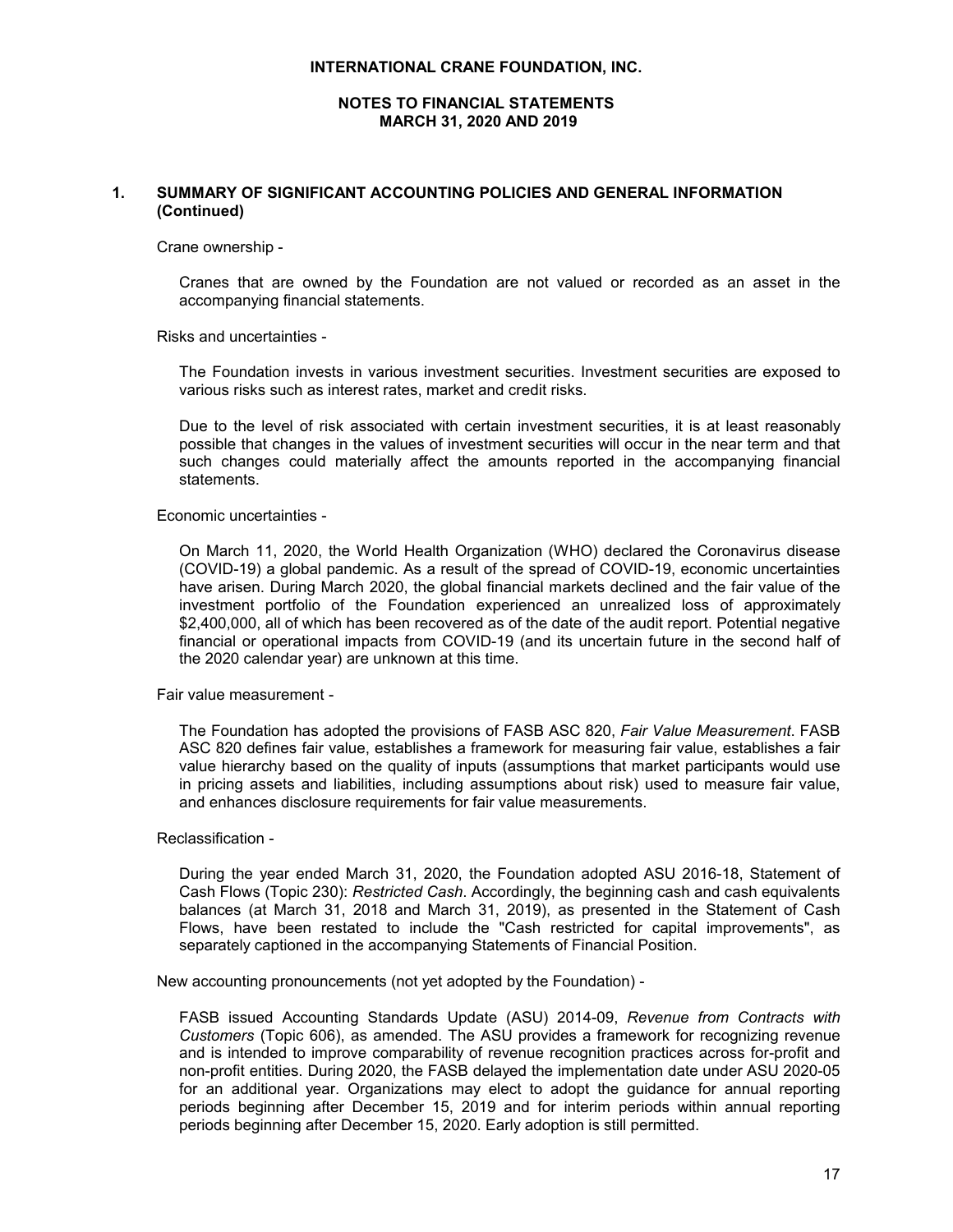## **NOTES TO FINANCIAL STATEMENTS MARCH 31, 2020 AND 2019**

## **1. SUMMARY OF SIGNIFICANT ACCOUNTING POLICIES AND GENERAL INFORMATION (Continued)**

New accounting pronouncements (not yet adopted by the Foundation) -

FASB issued ASU 2019-01, *Leases* (Topic 842). The ASU changes the accounting treatment for operating leases by recognizing a lease asset and lease liability at the present value of the lease payments in the Statement of Financial Position and disclosing key information about leasing arrangements. During 2020, the FASB issued ASU 2020-05 and delayed the implementation date by one year. The ASU is effective for non public entities beginning after December 15, 2021. Early adoption is still permitted. The ASU can be applied at the beginning of the earliest period presented using a modified retrospective approach or applied at the beginning of the period of adoption recognizing a cumulative-effect adjustment.

The Foundation plans to adopt the new ASUs at the required implementation dates and management is currently in the process of evaluating the adoption method and the impact of the new standard on its accompanying financial statements.

## **2. INVESTMENTS**

Investments are stated at fair value and consisted of the following at March 31, 2020 and 2019:

|                                                   | 2020    | 2019                        |
|---------------------------------------------------|---------|-----------------------------|
| Mutual funds                                      |         | $$22,958,195$ $$25,487,458$ |
| Private company preferred stock                   | 200,000 | 200.000                     |
| Beneficial interest in charitable remainder trust | 780.797 | 816,152                     |
| <b>TOTAL INVESTMENTS</b>                          |         | $$23,938,992$ $$26,503,610$ |

Net investment (loss) income consists of the following during the years ended March 31, 2020 and 2019:

|                                                                                 |    | 2020                              | 2019               |
|---------------------------------------------------------------------------------|----|-----------------------------------|--------------------|
| Interest and dividends<br>Realized and unrealized (losses) gains on investments | £. | 585.165 \$<br>(1,921,325)         | 534.909<br>690,990 |
| <b>NET INVESTMENT (LOSS) INCOME</b>                                             |    | $$$ $(1,336,160)$ $$$ $1,225,899$ |                    |

## **3. UNCONDITIONAL PROMISES TO GIVE**

As of March 31, 2020 and 2019, the Foundation has received commitments for support of which \$3,138,358 and \$4,737,013, respectively, had not been collected.

Promises to give due in more than one year have been recorded at the present value of the estimated cash flows, using a discount rate of 3.00%. The rate used reflects the expected timing of future collections and a credit profile similar to high grade corporate obligations.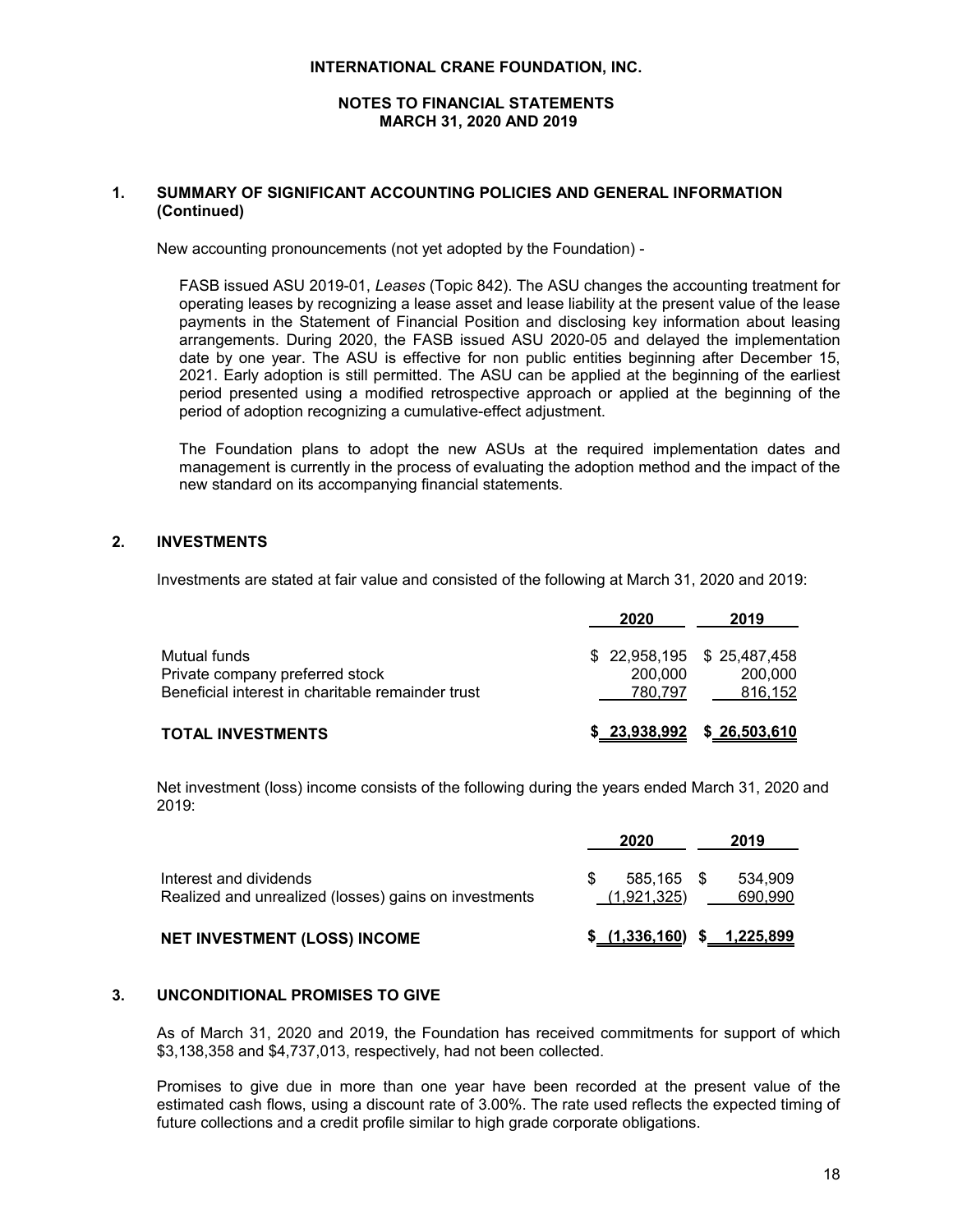## **NOTES TO FINANCIAL STATEMENTS MARCH 31, 2020 AND 2019**

## **3. UNCONDITIONAL PROMISES TO GIVE (Continued)**

Following is a summary of amounts due from donors as of March 31, 2020 and 2019:

|                                                               |   | 2020                           |   | 2019                             |
|---------------------------------------------------------------|---|--------------------------------|---|----------------------------------|
| Within one year<br>Two to five years<br>Beyond five years     | S | 2,292,407<br>805,951<br>40,000 | S | 2,431,827<br>2,265,186<br>40,000 |
| Total<br>Less: Allowance to discount balance to present value |   | 3,138,358<br>(32, 147)         |   | 4,737,013<br>(80,002)            |
| <b>NET UNCONDITIONAL PROMISES TO GIVE</b>                     |   | 3,106,211                      |   | 4,657,011                        |

#### **4. BEQUEST**

As of March 31, 2020, the Foundation was the irrevocable beneficiary of a donor's estate. The bequest did not include any restrictions as to its use. Based upon information supplied by the estate's executor, including investment statements, asset listings, court filings, and estimated disbursement dates, the current value of the Foundation's interest in the estate as of March 31, 2020 was estimated to be \$7,100,000.

Subsequent to fiscal year-end, \$6,374,231 was collected by the Foundation (see Note 12;) the remaining balance of \$725,769 is expected to be received prior to March 31, 2021.

## **5. NET ASSETS WITH DONOR RESTRICTIONS**

Net assets with donor restrictions consisted of the following at March 31, 2020 and 2019:

|                                                         | 2020            |    | 2019       |
|---------------------------------------------------------|-----------------|----|------------|
|                                                         |                 |    |            |
| Sub-Saharan Africa                                      | \$<br>1,430,997 | S. | 1,671,670  |
| East Asia                                               | 1,406,692       |    | 1,418,622  |
| South and Southeast Asia                                | 116,772         |    | 77,719     |
| North America                                           | 1,113,680       |    | 470,257    |
| ICF Center for Conservation Leadership (includes        |                 |    |            |
| Construction in Progress)                               | 1.894.347       |    | 11,337,973 |
| Accumulated investment earnings from endowments         |                 |    |            |
| perpetual in nature (Note 9)                            | 1,307,034       |    | 1,916,017  |
| Endowments perpetual in nature (Note 9)                 | 3.929.480       |    | 3,819,480  |
| Beneficial interest in charitable remainder trust (time |                 |    |            |
| restricted)                                             | 780,797         |    | 816,152    |
| Unconditional promises to give (time restricted)        | 191,420         |    | 263,198    |
| TOTAL                                                   |                 |    | 21.791.088 |

Assets are normally released from donor restrictions by incurring expenses which satisfy the restrictions (or through the passage of time). On occasion, unconditional promises are made to the Foundation and at the time of fulfilling those obligations, the donors may restrict or amend the purposes of the contributions. Accordingly, the amounts reported as having donor restrictions are subject to change between reporting periods.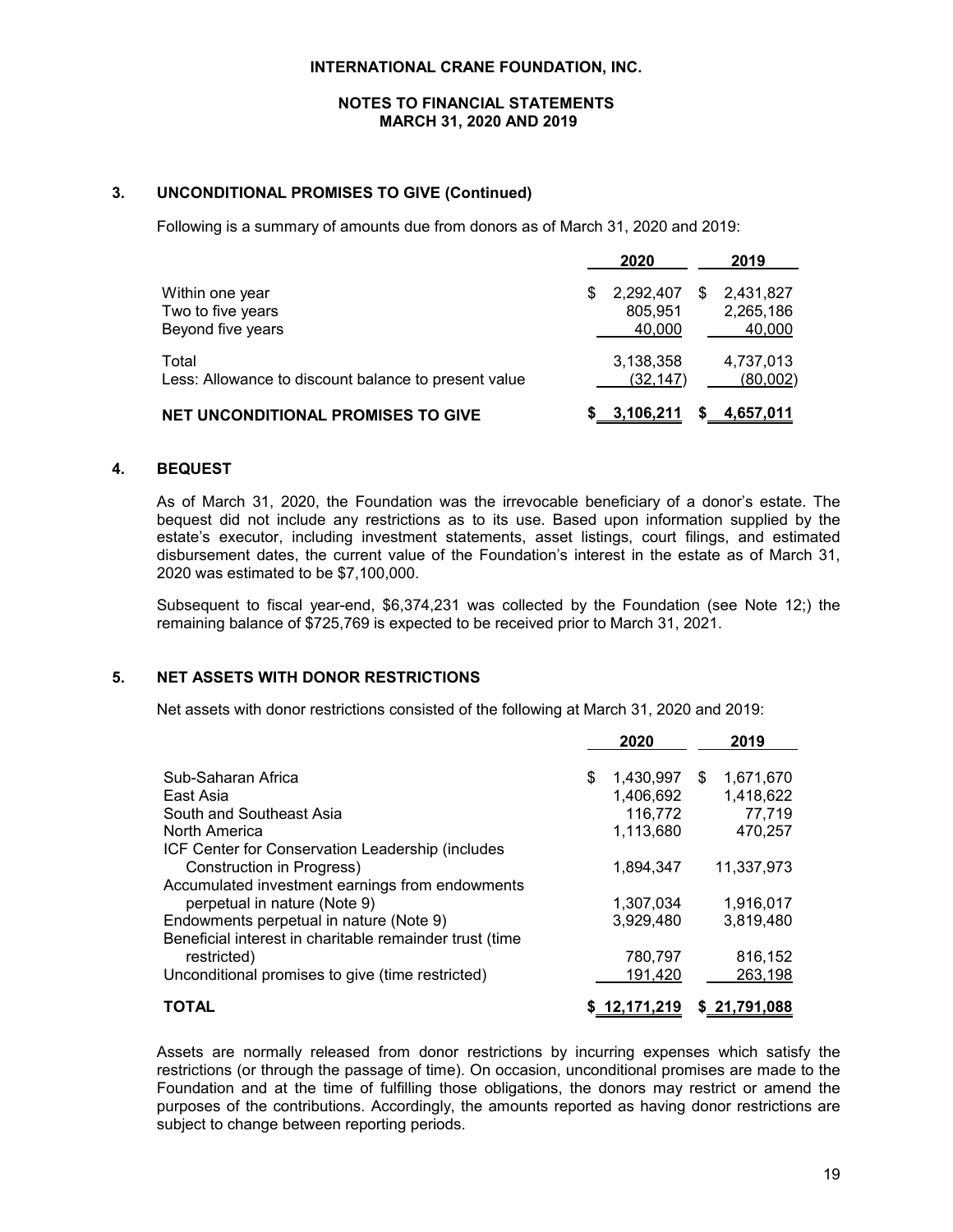#### **NOTES TO FINANCIAL STATEMENTS MARCH 31, 2020 AND 2019**

#### **5. NET ASSETS WITH DONOR RESTRICTIONS (Continued)**

The following net assets were released from donor restrictions during the years ended March 31, 2020 and 2019:

|                                        | 2020           | 2019         |
|----------------------------------------|----------------|--------------|
| Sub-Saharan Africa                     | 1,096,253<br>S | 776,132<br>S |
| East Asia                              | 826,921        | 945,363      |
| South and Southeast Asia               | 207,559        | 184,592      |
| North America                          | 1,105,293      | 1,119,241    |
| ICF Center for Conservation Leadership | 10,058,696     | 677,741      |
| Administration                         | 29,343         | 4,030        |
| Satisfaction of time restrictions      | 40,000         | 46,000       |
| <b>TOTAL</b>                           | \$13,364,065   | 3,753,099    |

#### **6. LEASE COMMITMENTS**

The Foundation has entered into agreements to lease certain equipment. Additionally, the Foundation leases space in Rockport, Texas, USA, Kampala, Uganda and Beijing, China under short-term rental agreements. Following is a schedule of the future minimum lease payments under all equipment and office space leases:

#### **Year Ending March 31,**

| 2021 | \$ | 67,200  |
|------|----|---------|
| 2022 |    | 47,600  |
| 2023 |    | 10,000  |
| 2024 |    | 8,800   |
| 2025 |    | 7,650   |
|      | S  | 141,250 |

Lease expense for the years ended March 31, 2020 and 2019 totaled \$66,900 and \$43,600, respectively.

## **7. RETIREMENT PLAN**

The Foundation maintains a self-administered 401(k) plan. Employees must be 18 years of age and are immediately eligible for participation at time of hire. Employer contributions begin after one full year of service to the Foundation. The Foundation contributed 3% of qualified compensation for eligible employees during the years ended March 31, 2020 and 2019, totaling \$80,538 and \$73,543, respectively.

## **8. FAIR VALUE MEASUREMENT**

In accordance with FASB ASC 820, *Fair Value Measurement*, the Foundation has categorized its financial instruments, based on the priority of the inputs to the valuation technique, into a three-level fair value hierarchy. The fair value hierarchy gives the highest priority to quoted prices in active markets for identical assets or liabilities (Level 1) and the lowest priority to unobservable inputs (Level 3). If the inputs used to measure the financial instruments fall within different levels of hierarchy, the categorization is based on the lowest level input that is significant to the fair value measurement of the instrument.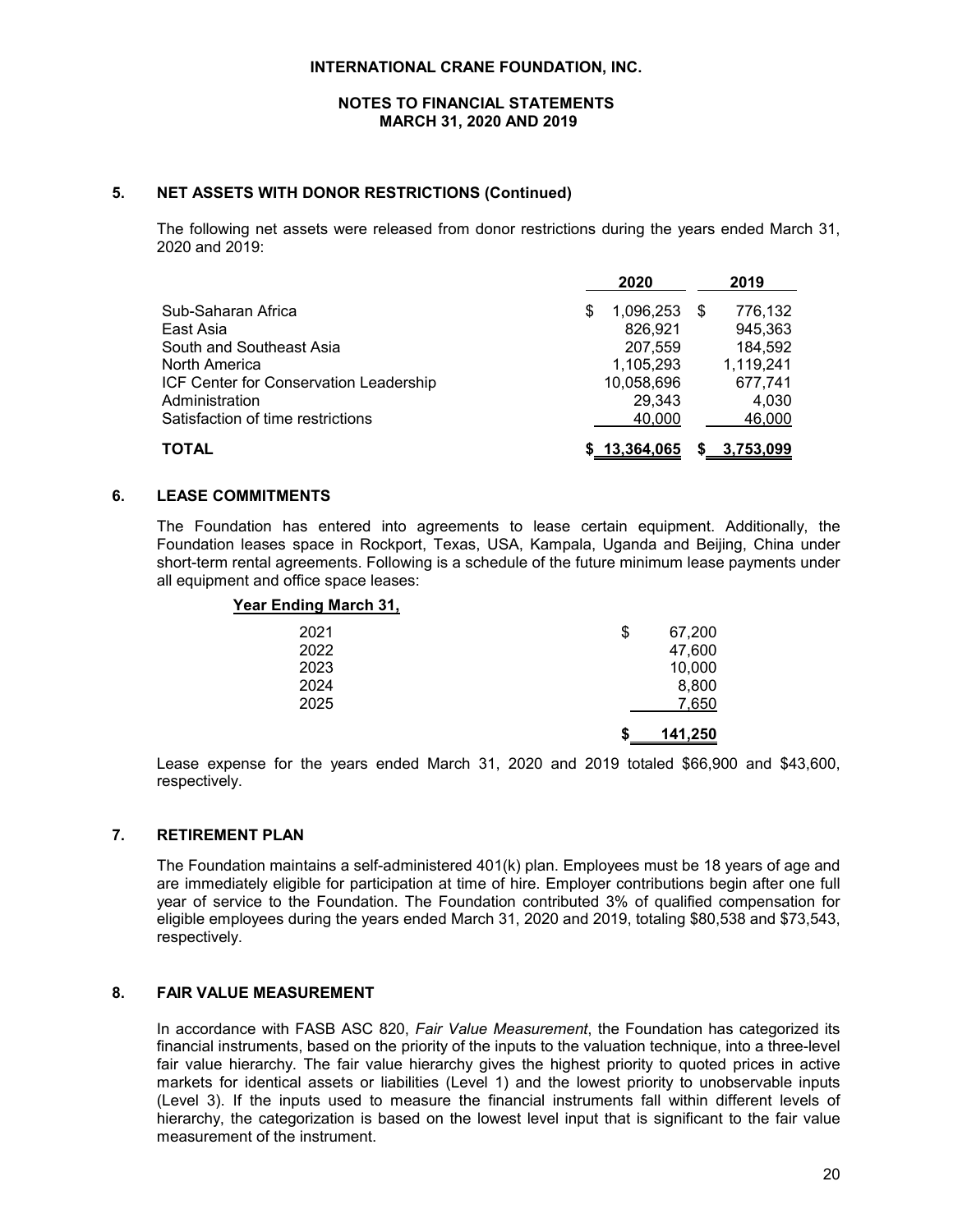## **NOTES TO FINANCIAL STATEMENTS MARCH 31, 2020 AND 2019**

## **8. FAIR VALUE MEASUREMENT (Continued)**

Investments recorded in the Statements of Financial Position are categorized based on the inputs to valuation techniques as follows:

**Level 1.** These are investments where values are based on unadjusted quoted prices for identical assets in an active market the Foundation has the ability to access.

**Level 2.** These are investments where values are based on quoted prices for similar instruments in active markets, quoted prices for identical or similar instruments in markets that are not active, or model-based valuation techniques that utilize inputs that are observable either directly or indirectly for substantially the full-term of the investments.

Level 3. These are investments where inputs to the valuation methodology are unobservable and significant to the fair value measurement.

Following is a description of the valuation methodology used for investments measured at fair value. There have been no changes in the methodologies used at March 31, 2020 and 2019.

- *Money market funds* Valued at the daily closing price as reported by the fund. The money market fund is an open-end mutual fund that is registered with the Securities and Exchange Commission (SEC). This fund is required to publish its daily net asset value (NAV) and to transact at that price. The money market fund is deemed to be actively traded.
- *Mutual funds* Valued at the daily closing price as reported by the fund. Mutual funds held by the Foundation are open-end mutual funds that are registered with the SEC. These funds are required to publish their daily net asset value and to transact at that price. Mutual funds held by the Foundation are deemed to be actively traded.
- *Interests in private companies* Private company preferred stock does not have a readily determinable fair value. The shares have a call price equal to the par value of \$100 per share plus any unpaid dividends. The Foundation received quarterly dividends of \$3,250 during the years ended March 31, 2020 and 2019.
- *Beneficial interest in charitable remainder trust* The fair value of the Foundation's charitable remainder trust is the estimated future benefits calculated using applicable discount rates. The trust provides for the payment of distributions to beneficiaries for the remainder of their lives. At the end of the trust's term, part or all of the remaining asset is available for use.

The table below summarizes, by level within the fair value hierarchy, the Foundation's investments as of March 31, 2020:

|                                                                                                             | Level 1                                      | Level 2 | Level 3 |              | Total                   |
|-------------------------------------------------------------------------------------------------------------|----------------------------------------------|---------|---------|--------------|-------------------------|
| <b>Asset Class:</b><br>Mutual funds<br>Private company preferred stock<br>Beneficial interest in charitable | $$22,958,195$ \$<br>$\overline{\phantom{0}}$ |         |         | ۰<br>200,000 | \$22,958,195<br>200,000 |
| remainder trust                                                                                             | $\overline{\phantom{0}}$                     |         |         | 780.797      | 780.797                 |
| TOTAL                                                                                                       | \$22,958,195                                 |         |         | 980,797      | \$23,938,992            |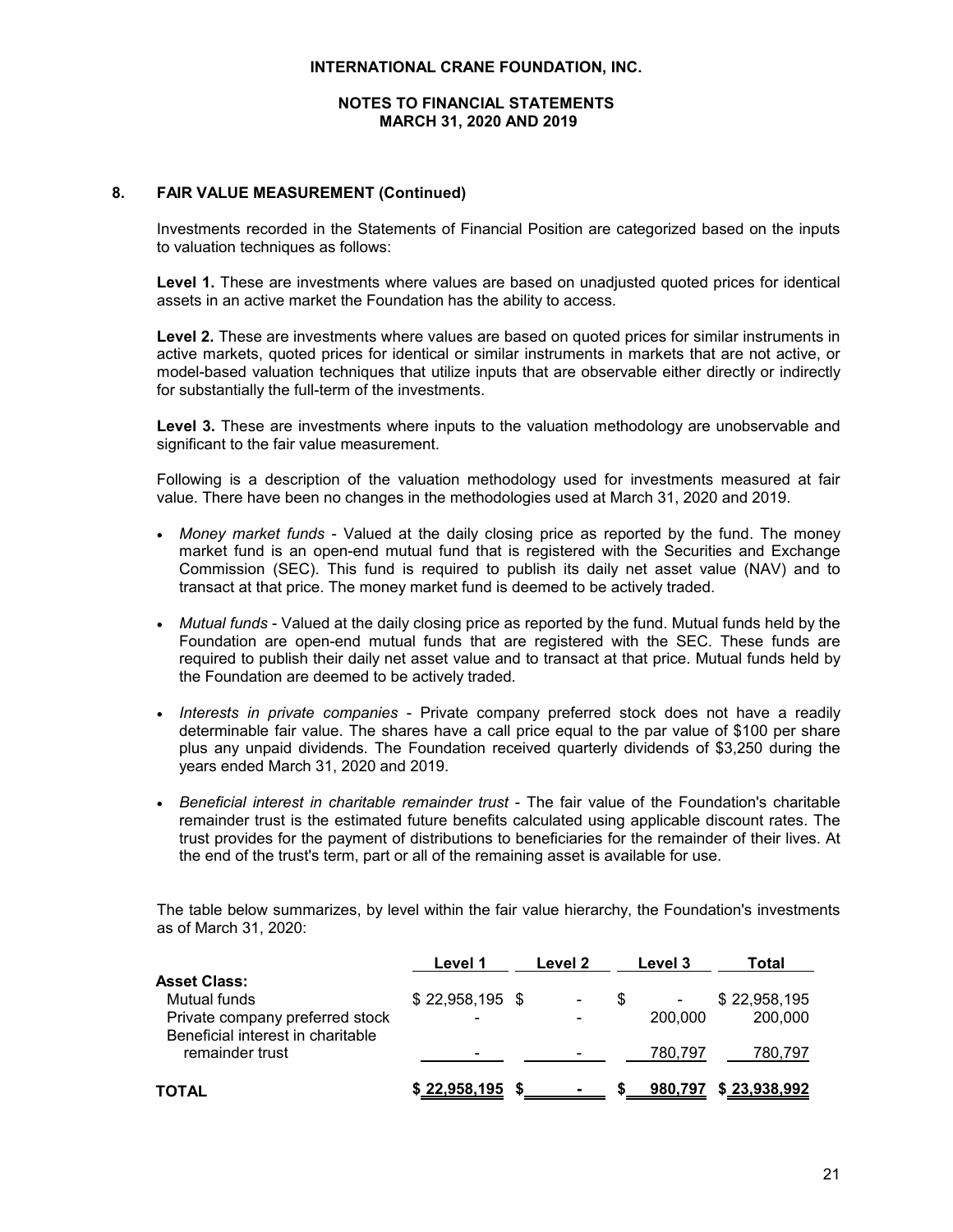## **NOTES TO FINANCIAL STATEMENTS MARCH 31, 2020 AND 2019**

## **8. FAIR VALUE MEASUREMENT (Continued)**

The table below summarizes, by level within the fair value hierarchy, the Foundation's investments as of March 31, 2019:

|                                                                                                             | <b>Level 1</b>        | Level 2 | Level 3                   | Total                      |
|-------------------------------------------------------------------------------------------------------------|-----------------------|---------|---------------------------|----------------------------|
| <b>Asset Class:</b><br>Mutual funds<br>Private company preferred stock<br>Beneficial interest in charitable | $$25,487,458$ \$<br>- |         | $\blacksquare$<br>200,000 | \$25,487,458<br>200,000    |
| remainder trust                                                                                             |                       |         | 816,152                   | 816.152                    |
| TOTAL                                                                                                       | \$25,487,458          |         |                           | \$ 1,016,152 \$ 26,503,610 |

#### **Level 3 Financial Assets**

The following table provides a summary of changes in fair value of the Foundation's Level 3 financial assets for the years ended March 31, 2020 and 2019:

|                                                 | <b>Private</b><br>Company<br><b>Preferred</b><br><b>Stock</b> |    | <b>Beneficial</b><br>Interest in<br><b>Charitable</b><br>Remainder<br><b>Trust</b> |
|-------------------------------------------------|---------------------------------------------------------------|----|------------------------------------------------------------------------------------|
| Balance as of March 31, 2018<br>Unrealized gain | \$<br>200,000                                                 | S  | 807,711<br>8,441                                                                   |
| Balance as of March 31, 2019<br>Unrealized loss | 200,000                                                       |    | 816,152<br>(35, 355)                                                               |
| <b>BALANCE AS OF MARCH 31, 2020</b>             | 200,000                                                       | S. | 780.797                                                                            |

## **9. ENDOWMENTS**

The Foundation's Endowment consists of donor-restricted endowment funds, funds designated by the Board of Directors to function as a long-term endowment (referred to as the Quasi-Endowment, or "QE") and a Board designated liquidity fund (referred to as "BLF").

The BLF was was originally established through a \$1,250,000 transfer from the QE into a separate investment sub-account. The purpose of the BLF was to set aside a portion of the Boarddesignated funds to a pool of investments that would be a readily available and stable source of funding for any operating deficits that may occur and any Board of Directors' approved spending for supplemental draws or investments in new initiatives. Hence, the BLF has an investment objective of income and capital preservation. Future additions to the BLF are sourced from any operating surpluses or additional Board of Directors' approved transfers from the QE. The Board of Directors' may also approve transfers to the QE from the BLF.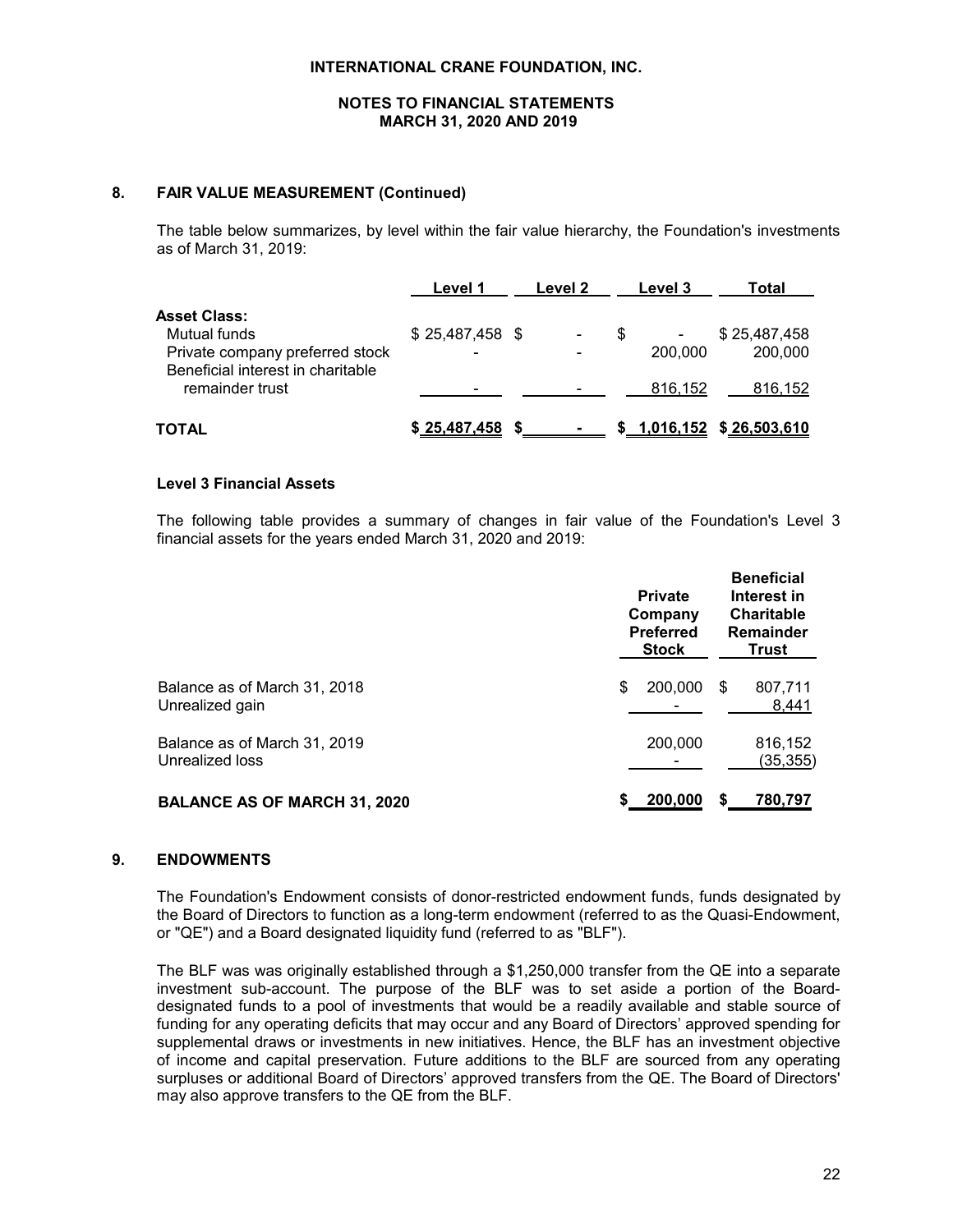## **NOTES TO FINANCIAL STATEMENTS MARCH 31, 2020 AND 2019**

## **9. ENDOWMENTS (Continued)**

During the years ended March 31, 2020 and 2019, BLF additions and investment income totaled \$175,067, less a \$240,000 withdrawal (a net \$64,933 decrease) and \$1,178,626, less a \$300,000 withdrawal (a net \$878,626 increase). Therefore, the aggregate amount invested in the BLF as of March 31, 2020 and 2019 totaled \$2,618,881 and \$2,683,814, respectively.

As required by GAAP, net assets associated with endowment funds, including funds designated by the Board of Directors to function as long-term endowments, are classified and reported based on the existence or absence of donor-imposed restrictions.

The Board of Directors has interpreted the Wisconsin Uniform Prudent Management of Institutional Funds Act (WUPMIFA) as requiring the preservation of the fair value (as determined by FASC ASC 820) of the original gift as of the gift date of the donor-restricted endowment funds absent explicit donor stipulations to the contrary. As a result of this interpretation, the Foundation classifies as "net assets with donor restrictions: endowments perpetual in nature" (a) the original value of gifts donated to the "endowment", (b) the original value of subsequent gifts to the "endowment", and (c) accumulations to the "endowment" made in accordance with the direction of the applicable donor gift instrument at the time the accumulation is added to the fund. The remaining portion of the donor-restricted endowment fund that is not classified in "net assets with donor restrictions: endowments perpetual in nature" is classified as "net assets with donor restrictions" until those amounts are appropriated for expenditure by the Foundation in a manner consistent with the standard of prudence prescribed by WUPMIFA.

In accordance with WUPMIFA, the Foundation considers the following factors in making a determination to appropriate or accumulate donor-restricted endowment funds:

- The duration and preservation of the fund;
- The purpose of the Foundation and the donor-restricted endowment fund;
- General economic conditions and the possible effect of inflation and deflation;
- The expected total return from income and the appreciation of investments;
- Other resources of the Foundation, and
- Investment policies of the Foundation.

Endowment net asset composition by type as of March 31, 2020:

|                                                              | <b>Without</b><br>Donor<br><b>Restrictions</b> | <b>With Donor</b><br><b>Restrictions</b> | <b>With Donor</b><br><b>Restrictions:</b><br><b>Perpetual in</b><br><b>Nature</b> | <b>Total</b> |
|--------------------------------------------------------------|------------------------------------------------|------------------------------------------|-----------------------------------------------------------------------------------|--------------|
| Unconditional promises to give<br>Donor-Restricted endowment | \$                                             | \$<br>$\overline{\phantom{a}}$           | \$<br>$1.094$ \$                                                                  | 1.094        |
| investments<br>Board-Designated endowment                    |                                                | 1,307,034                                | 3,928,386                                                                         | 5,235,420    |
| investments<br>Board-designated liquidity fund               | 14,302,674                                     |                                          |                                                                                   | 14,302,674   |
| investments                                                  | 2,618,881                                      |                                          |                                                                                   | 2,618,881    |
| <b>ENDOWMENT NET ASSETS</b>                                  | \$16,921,555                                   | 1.307.034<br>S.                          | S<br>3.929.480                                                                    | \$22,158,069 |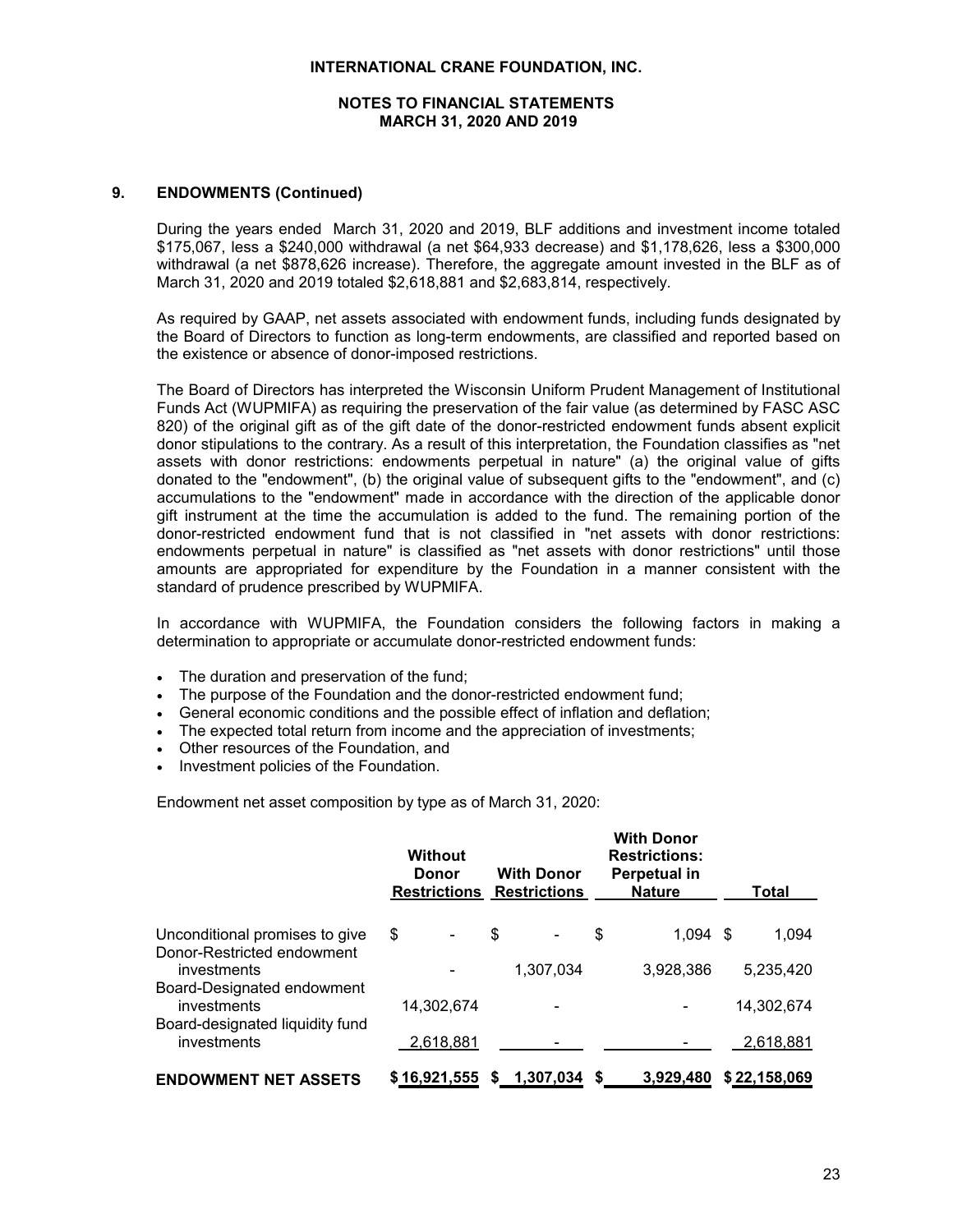## **NOTES TO FINANCIAL STATEMENTS MARCH 31, 2020 AND 2019**

# **9. ENDOWMENTS (Continued)**

Changes in Endowment net assets for the year ended March 31, 2020:

|                                                       | Without<br><b>Donor</b><br><b>Restrictions</b> | <b>With Donor</b><br><b>Restrictions</b> | <b>With Donor</b><br><b>Restrictions:</b><br>Perpetual in<br><b>Nature</b> | Total         |
|-------------------------------------------------------|------------------------------------------------|------------------------------------------|----------------------------------------------------------------------------|---------------|
| Endowment net assets, March 31,                       |                                                |                                          |                                                                            |               |
| 2019                                                  | \$                                             | 17,731,082 \$ 1,916,017 \$               | 3,819,480                                                                  | \$23,466,579  |
| Investment loss                                       | (983, 766)                                     | (361, 555)                               |                                                                            | (1,345,321)   |
| Contributions                                         | 1,120,295                                      |                                          | 110,000                                                                    | 1,230,295     |
| Appropriation of endowment                            |                                                |                                          |                                                                            |               |
| assets for expenditure                                | (946, 056)                                     | (247,428)                                |                                                                            | (1, 193, 484) |
| <b>ENDOWMENT NET ASSETS,</b><br><b>MARCH 31, 2020</b> | \$16.921.555                                   | \$1,307,034                              | 3.929.480                                                                  | \$22,158,069  |

Endowment net asset composition by type as of March 31, 2019:

|                                                | <b>Without</b><br>Donor<br><b>Restrictions</b> | <b>With Donor</b><br><b>Restrictions</b> |    | <b>With Donor</b><br><b>Restrictions:</b><br>Perpetual in<br><b>Nature</b> |      | Total        |
|------------------------------------------------|------------------------------------------------|------------------------------------------|----|----------------------------------------------------------------------------|------|--------------|
| Cash                                           | \$<br>$\blacksquare$                           | \$                                       | \$ | 500                                                                        | - \$ | 500          |
| Unconditional promises to give                 |                                                |                                          |    | 11,324                                                                     |      | 11,324       |
| Donor-Restricted endowment<br>investments      |                                                | 1.916.017                                |    | 3.807.656                                                                  |      | 5,723,673    |
| Board-Designated endowment<br>investments      | 15.047.268                                     |                                          |    |                                                                            |      | 15.047.268   |
| Board-Designated liquidity fund<br>investments | 2,683,814                                      |                                          |    |                                                                            |      | 2,683,814    |
| <b>ENDOWMENT NET ASSETS</b>                    | \$17,731,082                                   | \$1,916,017                              | S  | 3.819.480                                                                  |      | \$23,466,579 |

Changes in Endowment net assets for the year ended March 31, 2019:

|                                 | <b>Without</b><br>Donor<br><b>Restrictions Restrictions</b> | <b>With Donor</b>          | <b>With Donor</b><br><b>Restrictions:</b><br>Perpetual in<br><b>Nature</b> | Total        |
|---------------------------------|-------------------------------------------------------------|----------------------------|----------------------------------------------------------------------------|--------------|
| Endowment net assets, March 31, |                                                             |                            |                                                                            |              |
| 2018                            | \$.                                                         | 15,274,445 \$ 1,813,741 \$ | 3.818.980                                                                  | \$20,907,166 |
| Investment income               | 851,587                                                     | 320,167                    |                                                                            | 1,171,754    |
| Contributions                   | 2,639,294                                                   |                            | 500                                                                        | 2,639,794    |
| Appropriation of endowment      |                                                             |                            |                                                                            |              |
| assets for expenditure          | (1,034,244)                                                 | (217, 891)                 |                                                                            | (1,252,135)  |
| <b>ENDOWMENT NET ASSETS,</b>    |                                                             |                            |                                                                            |              |
| <b>MARCH 31, 2019</b>           | 17,731,082                                                  | \$ 1,916,017               | 3,819,480<br>S.                                                            | \$23,466,579 |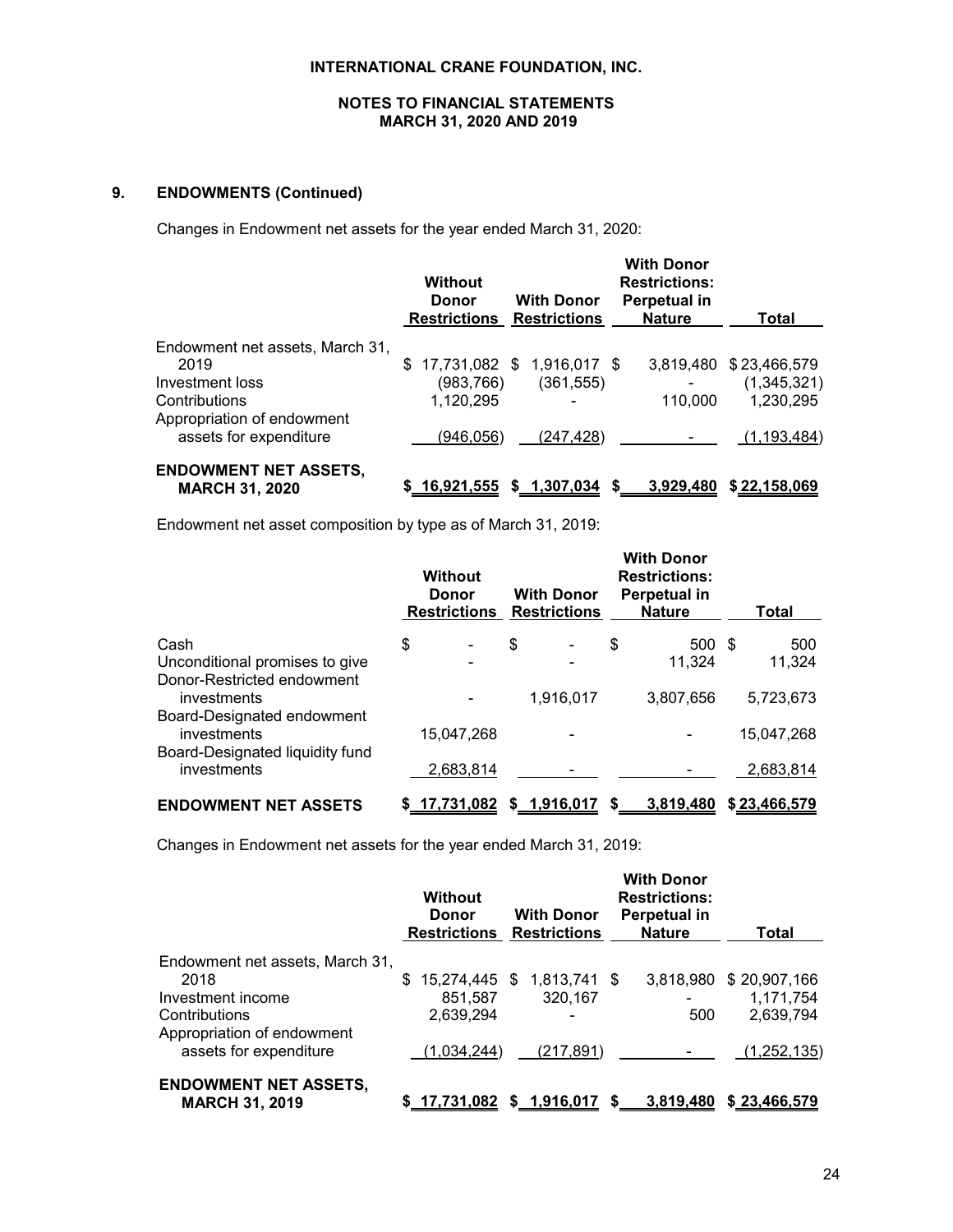## **NOTES TO FINANCIAL STATEMENTS MARCH 31, 2020 AND 2019**

## **9. ENDOWMENTS (Continued)**

Funds with Deficiencies -

From time to time, the fair value of assets associated with individual donor-restricted endowment funds may fall below the level that the donor or WUPMIFA requires the Foundation to retain as fund of perpetual duration. No material deficiencies were noted as of March 31, 2020 and 2019.

Return Objectives and Risk Parameters -

The Foundation has adopted investment and spending policies for long-term endowment assets that attempt to provide a predictable stream of funding to programs supported by them, while also seeking to maintain the purchasing power of the endowment assets. Long-term endowment assets include those assets of donor-restricted funds that the organization must hold in perpetuity or for a donor-specified period(s) as well as funds designated by the Board to function as a long-term endowment. The Board-Designated Liquidity Fund has an investment policy focused on income and capital preservation in order to provide a source of reliable near-term liquidity.

Strategies Employed for Achieving Objectives -

To satisfy its long-term rate-of-return objectives, the Foundation relies on a total return strategy in which investment returns are achieved through both capital appreciation (realized and unrealized) and current yield (interest and dividends). The Foundation targets a diversified asset allocation that places a greater emphasis on equity-based investments to achieve its long-term return objectives within prudent risk constraints.

Spending Policy and How the Investment Objectives Relate to Spending Policy -

The Foundation has a Board approved policy of appropriating for distribution each year 5% of its long-term endowment funds' average fair value over the prior three years through the calendar year-end preceding the fiscal year in which the distribution is planned. In addition, the Boarddesignated long-term endowment assets may be used for current special needs consistent with the Foundation's mission and subject to Board of Directors' approval, including transfers to the Board Liquidity Fund. In establishing this policy, the Foundation considered the long-term expected return on its endowments' assets, and its goal to maintain the purchasing power of the long-term endowment assets whether held in perpetuity or for a specified term. Real growth in endowment assets is primarily expected to be achieved by future gifts.

#### **10. LIQUIDITY AND AVAILABILITY**

Financial assets available for use for general expenditures within one year of the Statement of Financial Position date (without any new action by the Board of Directors) are comprised of the following:

|                                                             | 2020              | 2019    |
|-------------------------------------------------------------|-------------------|---------|
| Cash and cash equivalents                                   | 296.429 \$<br>\$. | 315,697 |
| Bequest receivable                                          | 7,100,000         | -       |
| Advances and other receivables                              | 31.639            | 43.450  |
| Unconditional promises to give                              | 40,000            | 40,000  |
| Endowment distribution appropriated for general expenditure | 748.641           | 716,058 |
| FINANCIAL ASSETS AVAILARLE TO MEET CASH NEEDS               |                   |         |

**FINANCIAL ASSETS AVAILABLE TO MEET CASH NEEDS FOR GENERAL EXPENDITURES WITHIN ONE YEAR OF MARCH 31, 2020 AND 2019 \$ 8,216,709 \$ 1,115,205**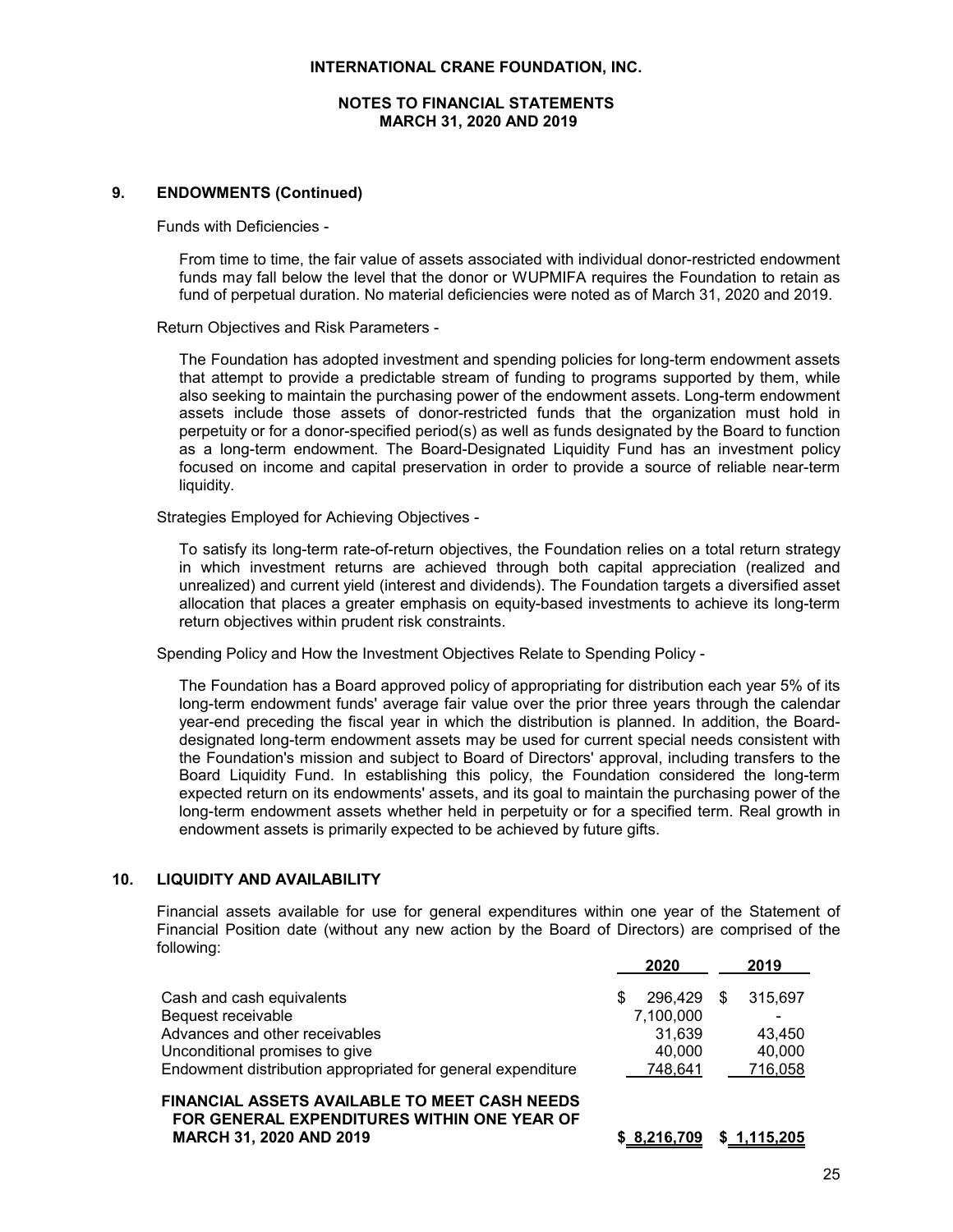## **NOTES TO FINANCIAL STATEMENTS MARCH 31, 2020 AND 2019**

## **10. LIQUIDITY AND AVAILABILITY (Continued)**

The Foundation's Endowment funds consist of donor-restricted endowments, including a Boarddesignated liquidity fund ("BLF"), and funds designated by the Board to function as a long-term endowment (Quasi-endowment, or "QE"). Income from donor-restricted endowments is restricted for specific program expenditures, with the exception of the amounts designated by donors for general use.

As part of the Foundation's liquidity management plan, it established the BLF as a portion of its Board-Designated Endowment described in Note 9. The BLF is invested in more stable short-term investments and money market funds.

The purpose of the BLF is to have a readily available operating reserve to fund any operating deficits that may occur and any Board of Director's approved spending for supplemental or new initiatives. The BLF totaled \$2,618,881 and \$2,683,814 as of March 31, 2020 and 2019, respectively.

The QE is subject to an annual spending policy as described in Note 9. Although the Foundation does not intend to spend from the QE, other than the 5% average of fair value appropriated for general expenditure as part of the Board's annual budget approval process, these amounts are available for immediate use with Board approval. The QE totaled \$14,302,674 and \$15,047,268 as of March 31, 2020 and 2019, respectively.

## **11. RELATED PARTY LOAN PAYABLE**

On April 15, 2019, the Foundation entered into a \$4,000,000 loan agreement with a member of its Board of Directors to provide bridge financing for the \$10,400,000 renovation of its public visitor facilities. The loan bears interest on the amount outstanding at 2% per annum, payable quarterly, and is collateralized by a portion of the Foundation's investments without donor restrictions. The loan's due date is December 31, 2021; however, principal payments on the loan are required to be made prior to that date equal to any amounts collected from Unconditional Promises to Give associated with the renovation project. Prepayments of loan principal may be made at any time without penalty.

During the current year, \$4,000,000 of principal was drawn down on the loan and \$2,035,000 of principal was repaid. As of March 31, 2020, the outstanding loan balance totaled \$1,965,000.

Given the expected collection dates of the uncollected promises to give associated with the renovation project, the entire outstanding loan balance is classified as a current liability. Interest expense paid during the year ended March 31, 2020 totaled \$30,861.

On September 18, 2020, the Board of Directors approved the full satisfaction of the loan utilizing assets in the Board Liquidity Fund.

## **12. SUBSEQUENT EVENTS**

In preparing these financial statements, the Foundation has evaluated events and transactions for potential recognition or disclosure through September 18, 2020, the date the financial statements were issued.